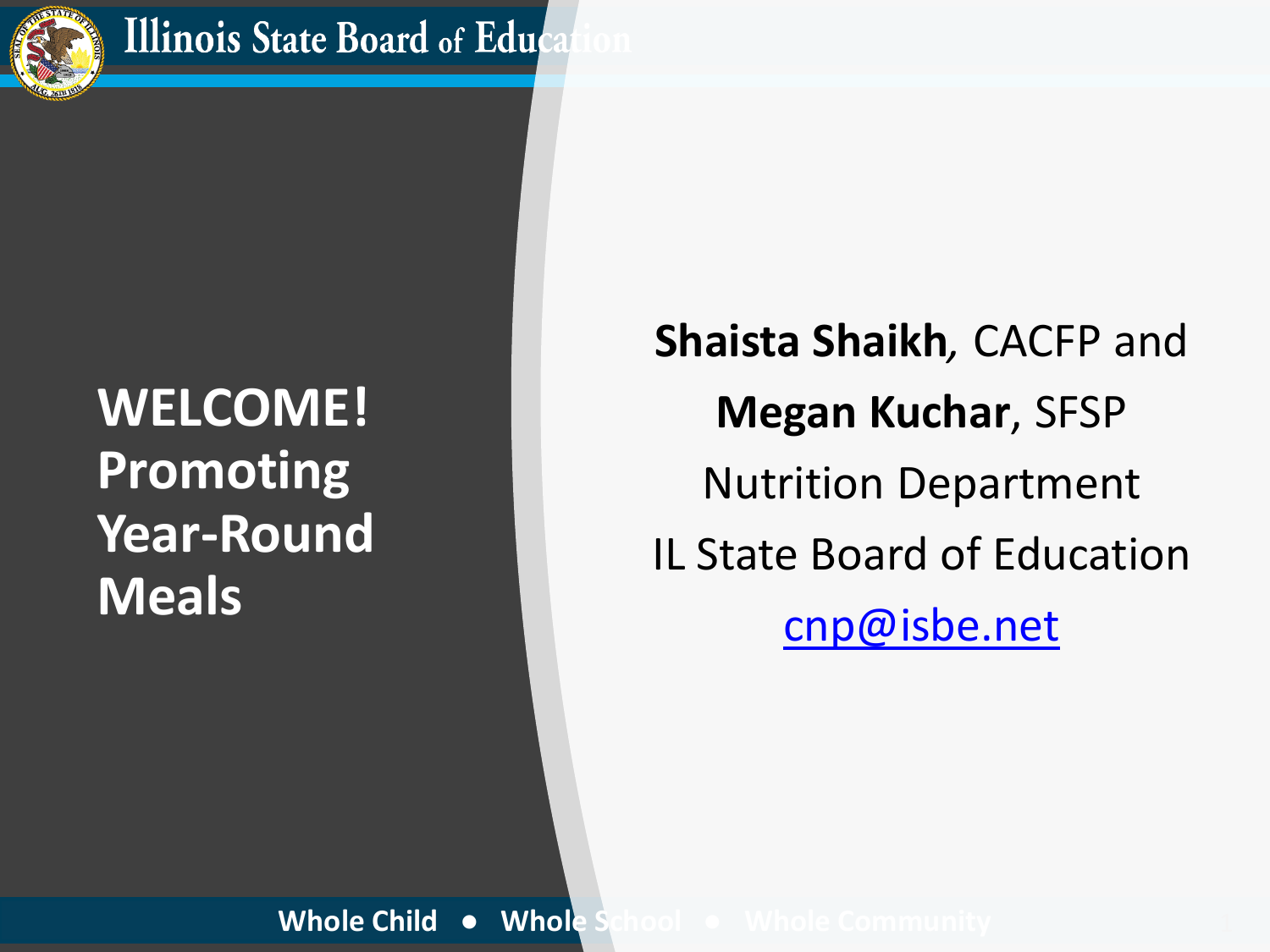

#### **Illinois State Board of 1**

### **Agenda**

#### Overview of CACFP

#### Hierarchy

Eligibility Requirements

Meal Service Requirements

Record Keeping

Transitioning from SFSP to CACFP

**Streamlined Process** 

How to Apply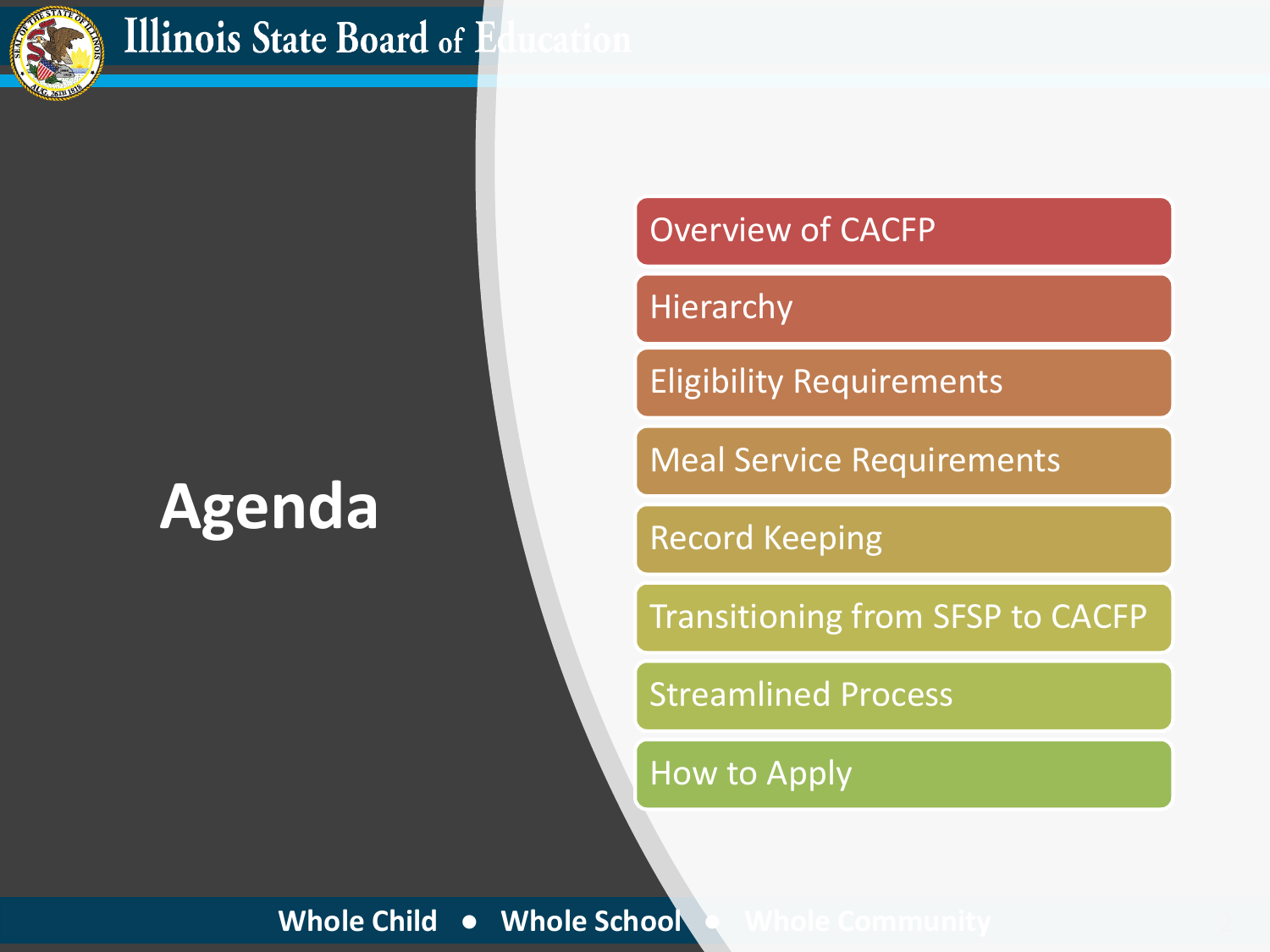

3

### **Child and Adult Care Food Program**

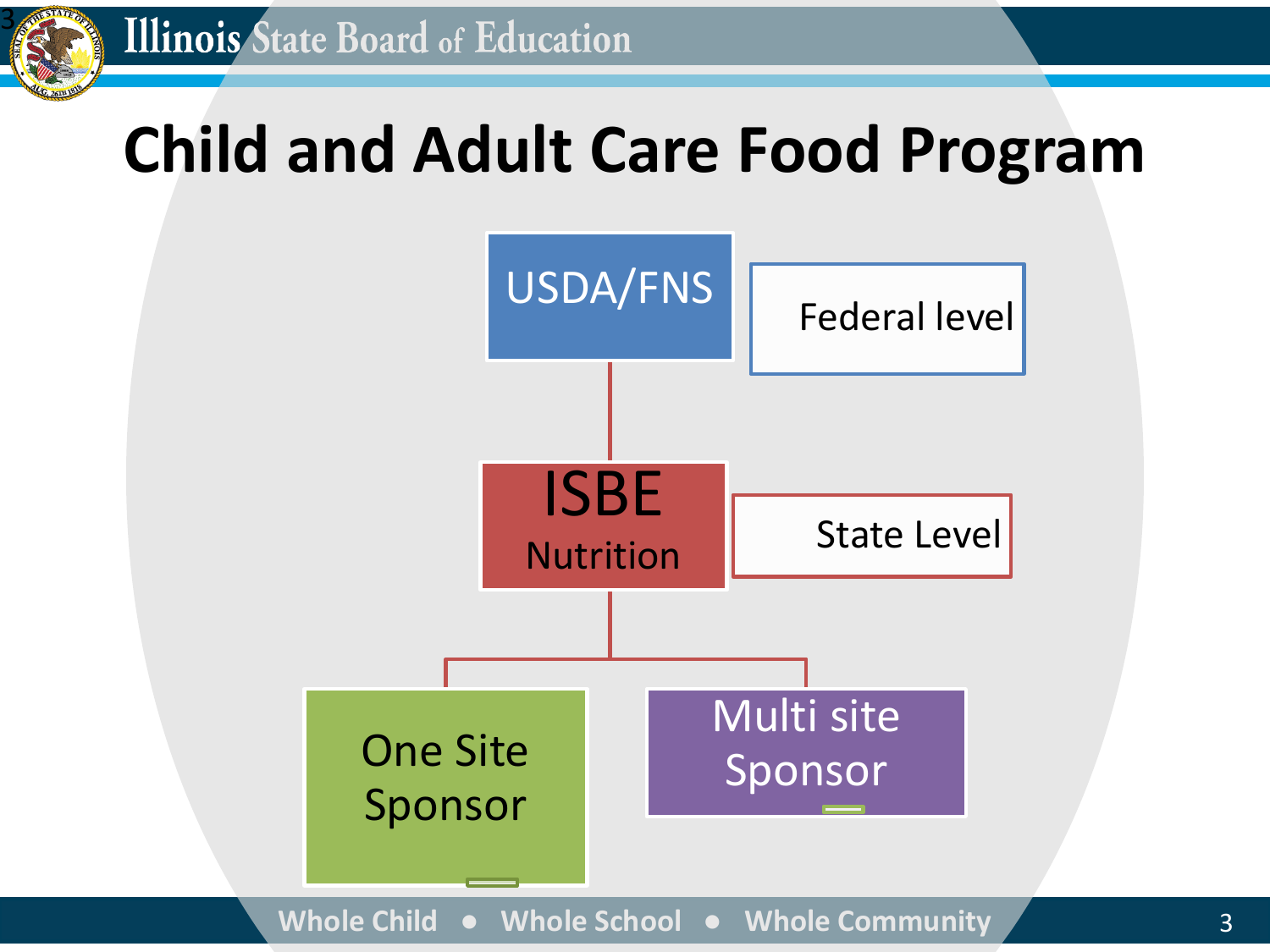

### **CACFP Participants**

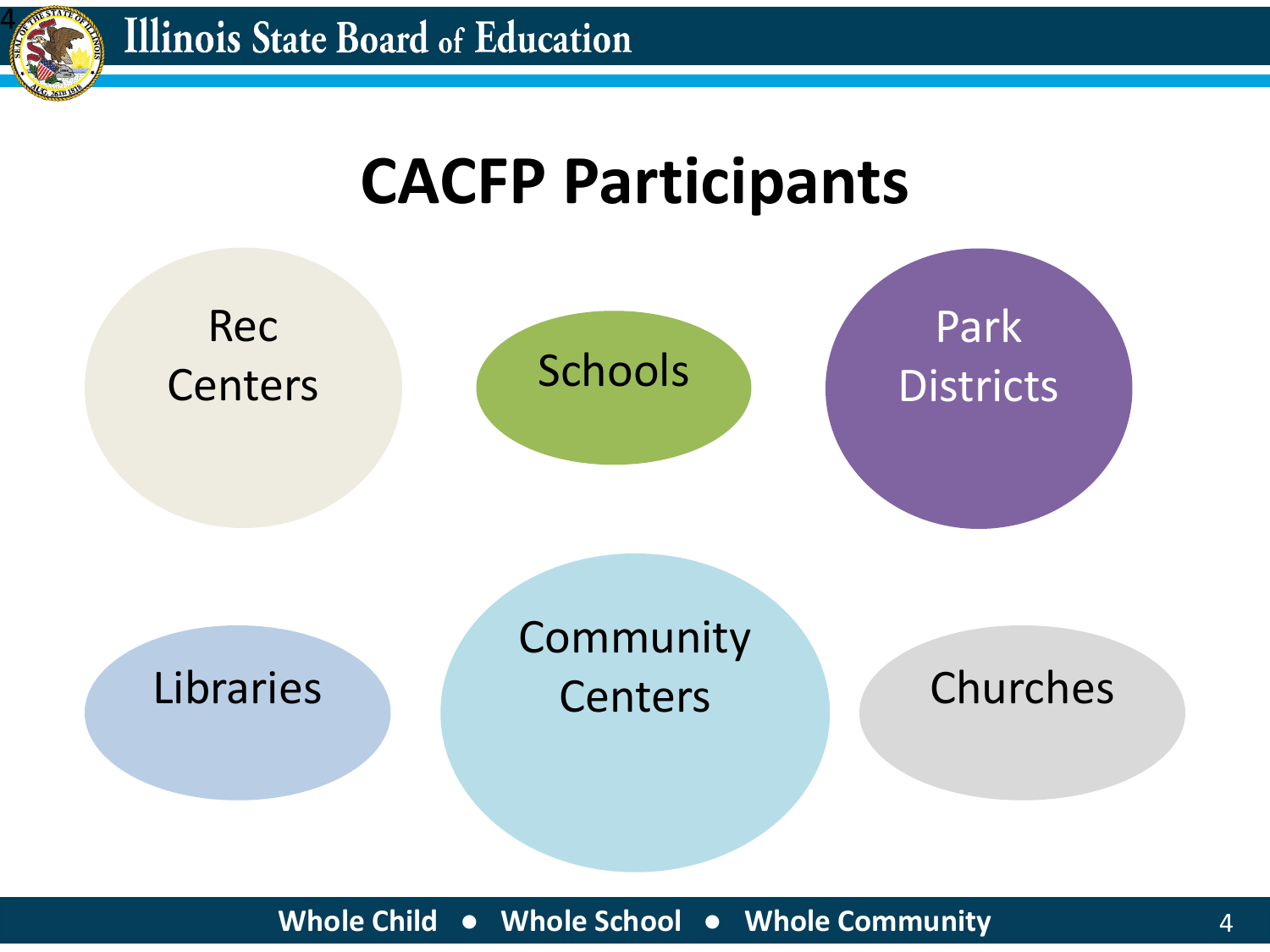# Eligibility Requirements

5

#### **AT-RISK AFTERSCHOOL**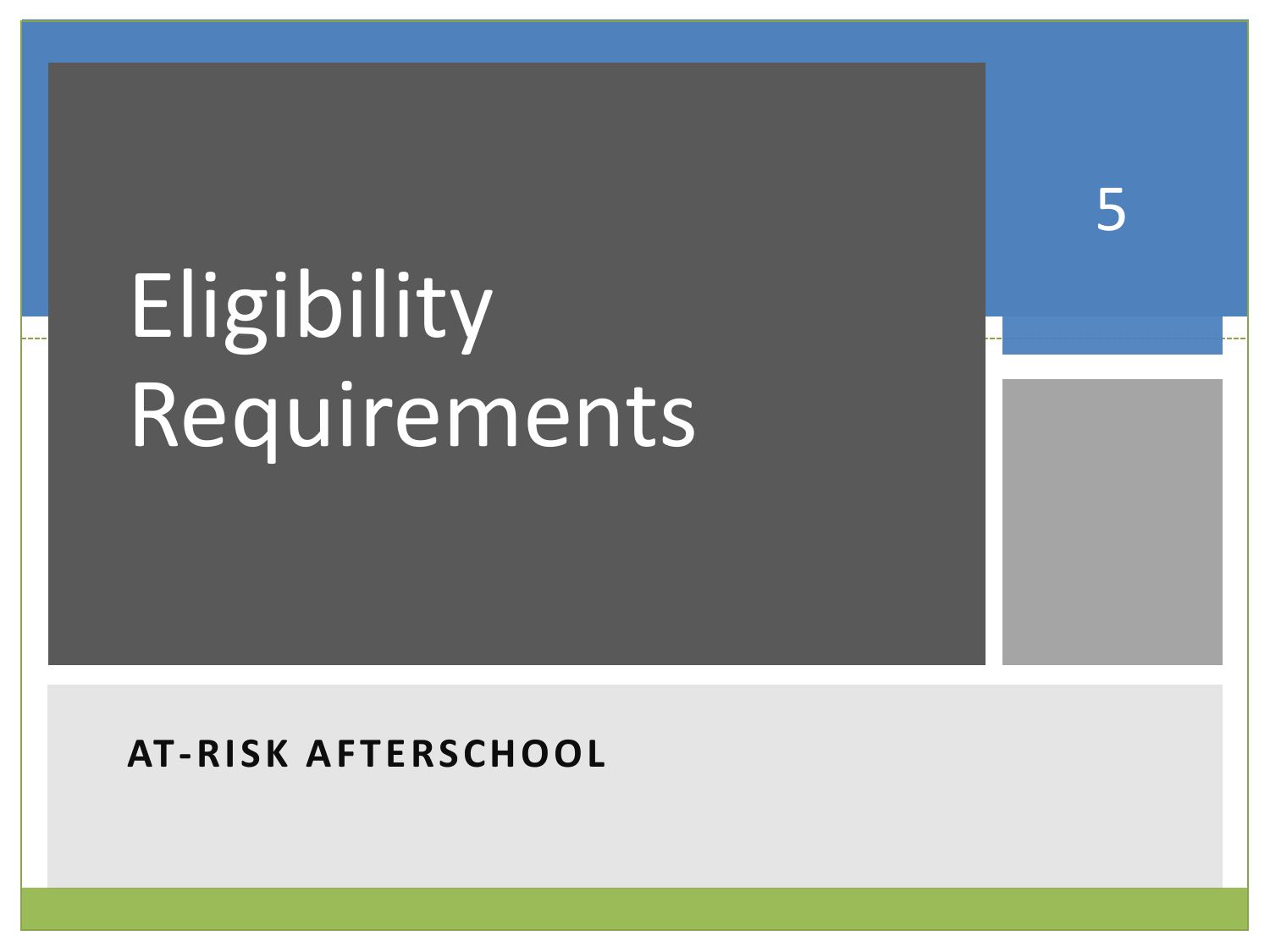



Site Requirements

- Operating Days In Conjunction -school calendar
	- Child Eligibility-Through age 18
- Time Restrictions- After the school day ends, weekend and Holidays that fall within the regular school year
	- Meal Types- Snack and/or Supper
	- Meal Reimbursement Rate- Free rate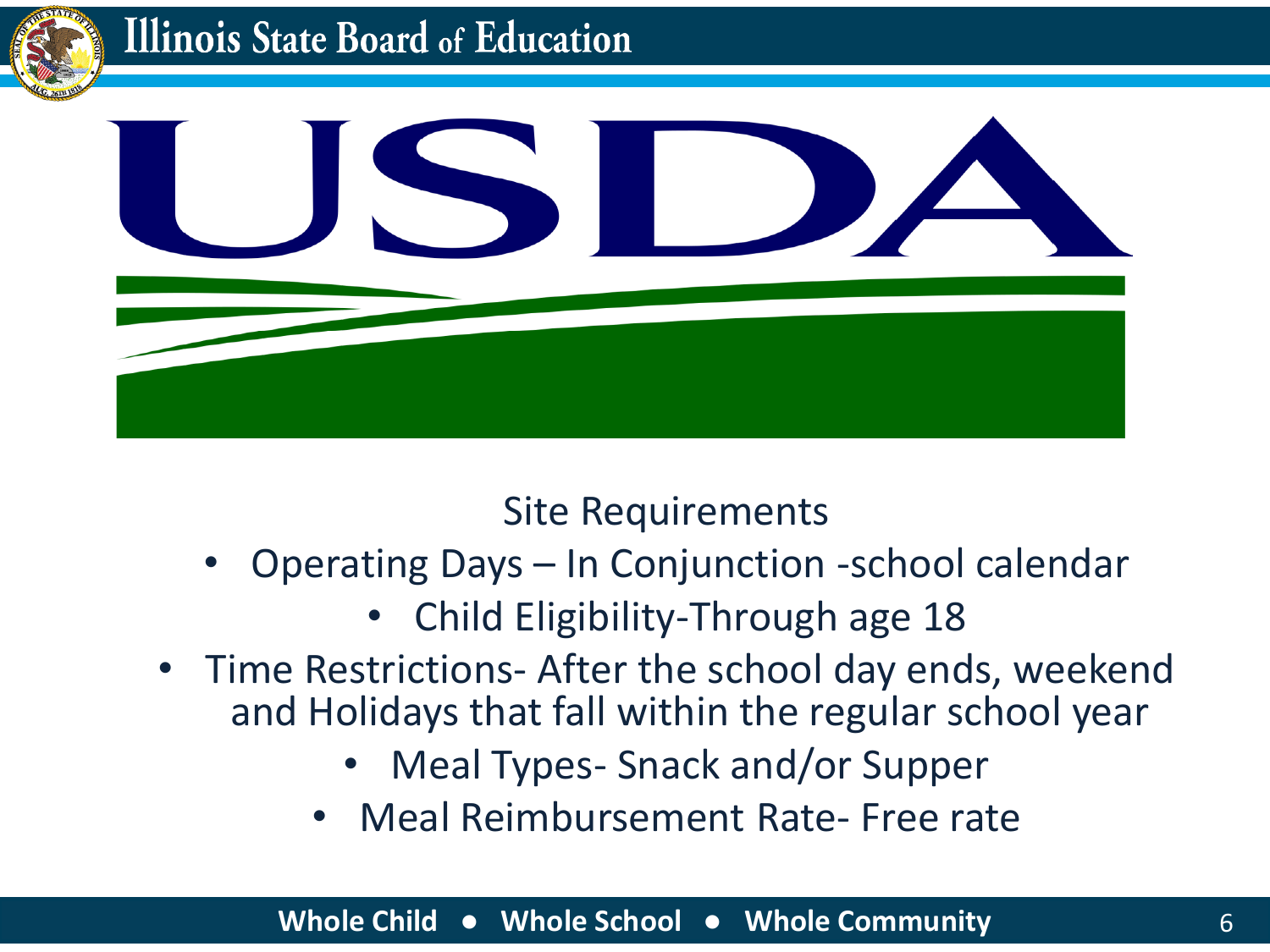

### **At-Risk Program Area Eligibility**

- At-Risk Afterschool program sites must be located in attendance area of a public school where at least 50% of enrolled students qualify for free or reduced price meals. – valid for 5 years
	- At-Risk Afterschool Verification Document:

|                                                                                                                                                                                                        | 1. Record the address for the At-Risk After-School Snack/Supper Program below.                      |                       |      |              |                 |
|--------------------------------------------------------------------------------------------------------------------------------------------------------------------------------------------------------|-----------------------------------------------------------------------------------------------------|-----------------------|------|--------------|-----------------|
|                                                                                                                                                                                                        |                                                                                                     |                       |      |              |                 |
|                                                                                                                                                                                                        |                                                                                                     |                       |      |              |                 |
| 2.                                                                                                                                                                                                     | Call the school district office or school; provide the phone number. ______________________________ |                       |      |              |                 |
|                                                                                                                                                                                                        | Name and title of school employee providing the information.<br>3.                                  |                       |      |              |                 |
|                                                                                                                                                                                                        |                                                                                                     |                       |      |              |                 |
| 4. Ask school employee where children would go to school if living at the address above (#1).<br>Record the names and types (elementary, middle, high) of schools given to you by the school employee. |                                                                                                     |                       |      |              |                 |
|                                                                                                                                                                                                        | Name of School                                                                                      | <b>Street Address</b> | City | <b>State</b> | <b>Zip Code</b> |
|                                                                                                                                                                                                        | Name of School                                                                                      | <b>Street Address</b> | City | <b>State</b> | <b>Zip Code</b> |
|                                                                                                                                                                                                        | Name of School                                                                                      | <b>Street Address</b> | City | <b>State</b> | <b>Zip Code</b> |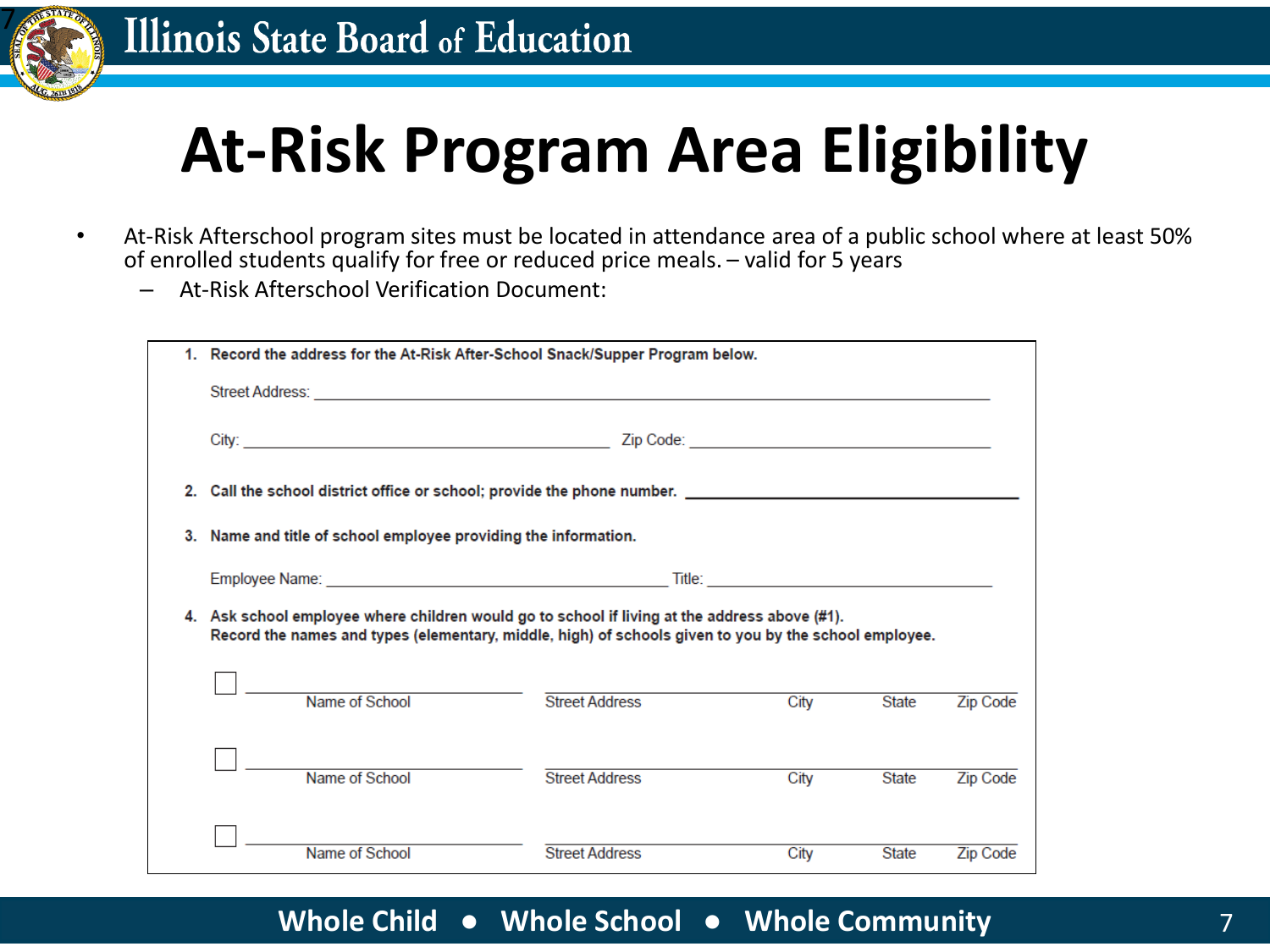

## **At-Risk Program Eligibility**

### Programs must offer regularly scheduled and supervised educational or enrichment activities

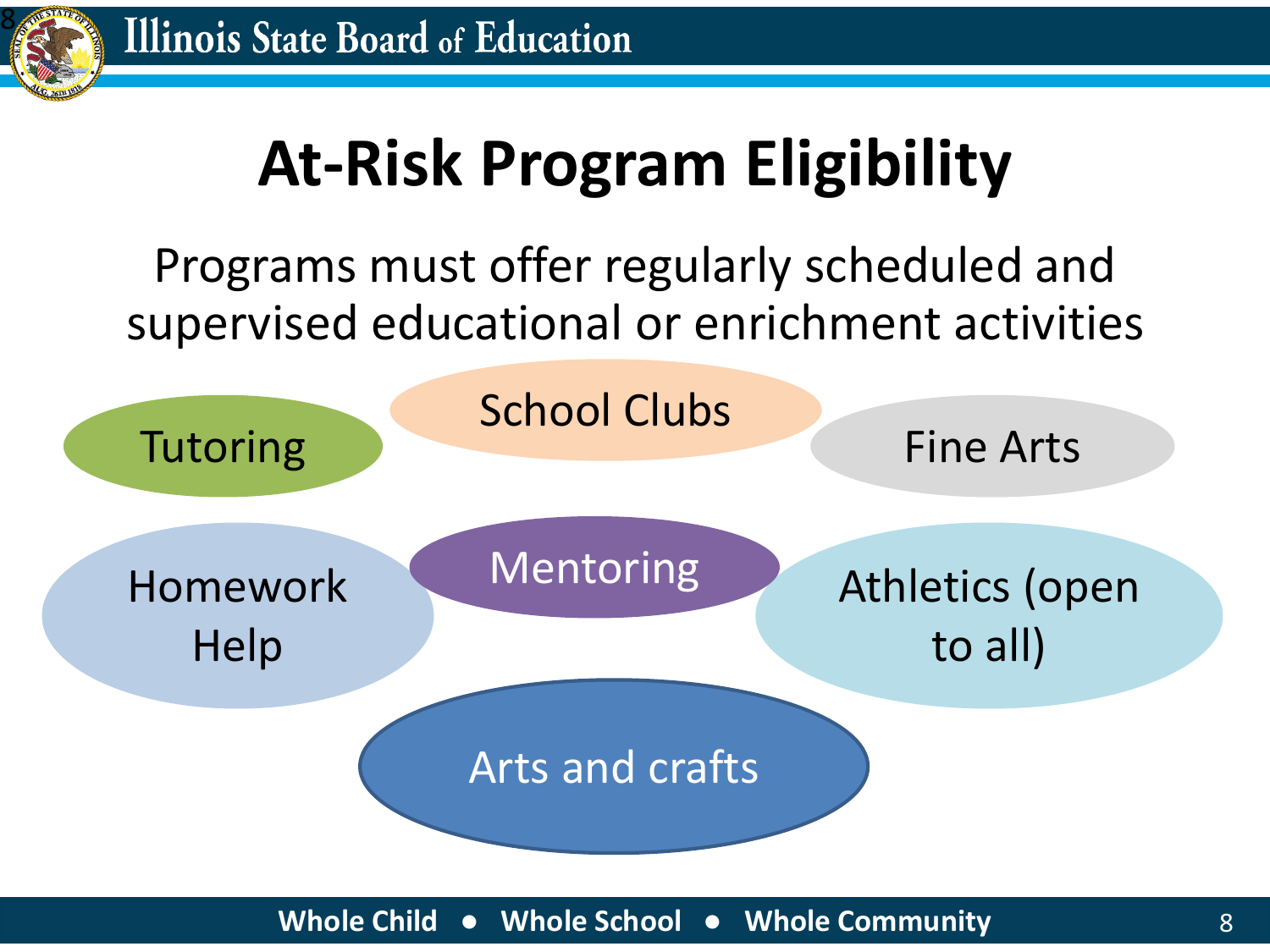

#### **Illinois State Board of Education**

Expires on 06.30.2021 **USDA/FNS Action -03.20.2020- Nationwide Waivers to allow Non-Congregate feeding, Meal Service Time Flexibility and Parent/Guardian Pick up in the Child Nutrition Programs** 

FNS recognizes that in this public health emergency, waiving the congregate meal requirements is vital to ensure appropriate safety measures for the purpose of providing meals and meal supplements.

Program operators may consider offering online homework assistance, activity packets or other e-learning activities.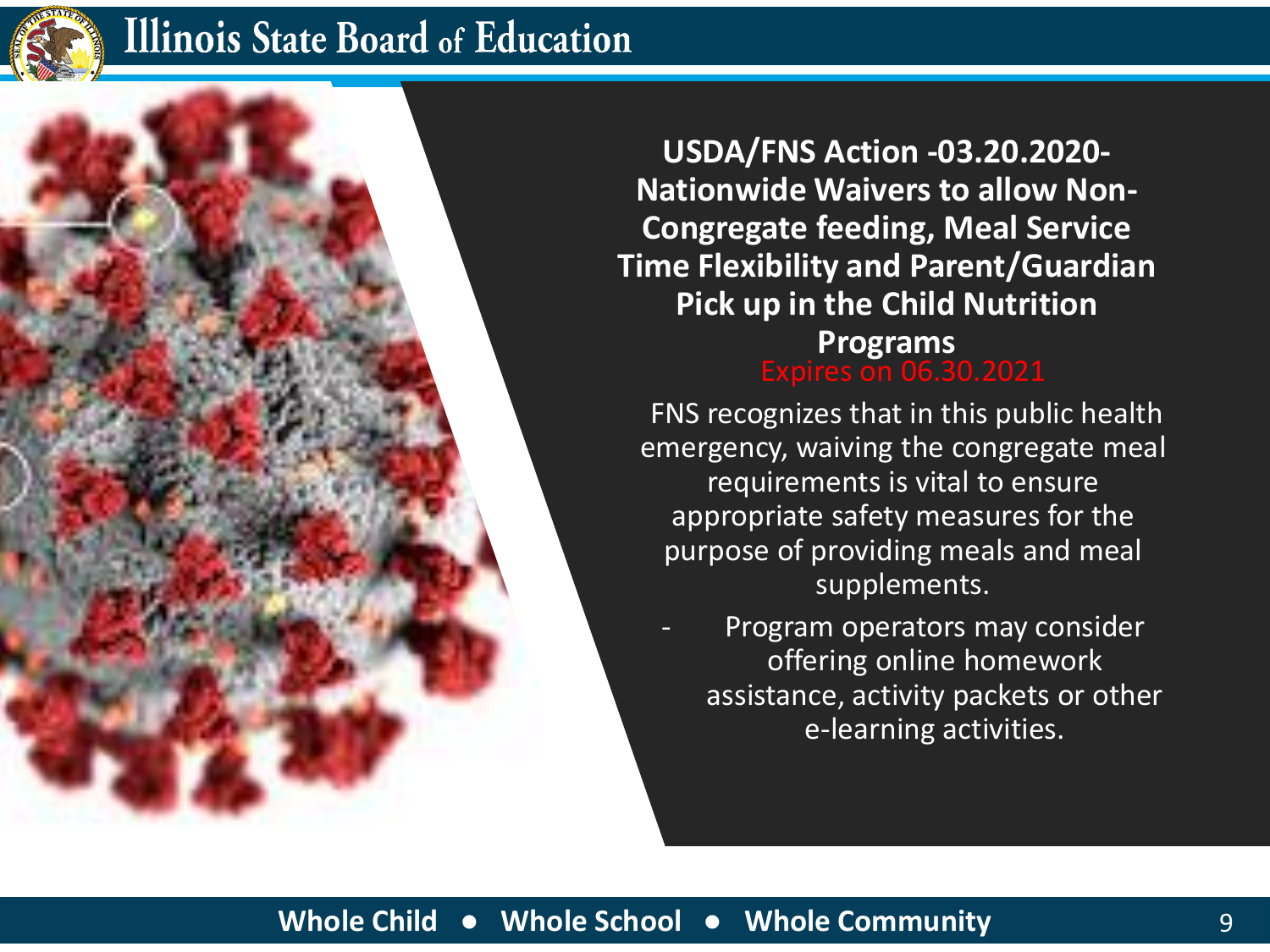

#### **Illinois State Board of Education**

**USDA/FNS Action -09.18.2020- Nationwide Waiver of Area Eligibility in the Child and Adult Care Food Program At-Risk Afterschool Care Component**

This waiver allows schools and afterschool care centers, regardless of their location, to serve at-risk afterschool meals and snacks to students after the regular school day.

Must have a plan for ensuring that new meal sites are targeting benefits to children in need.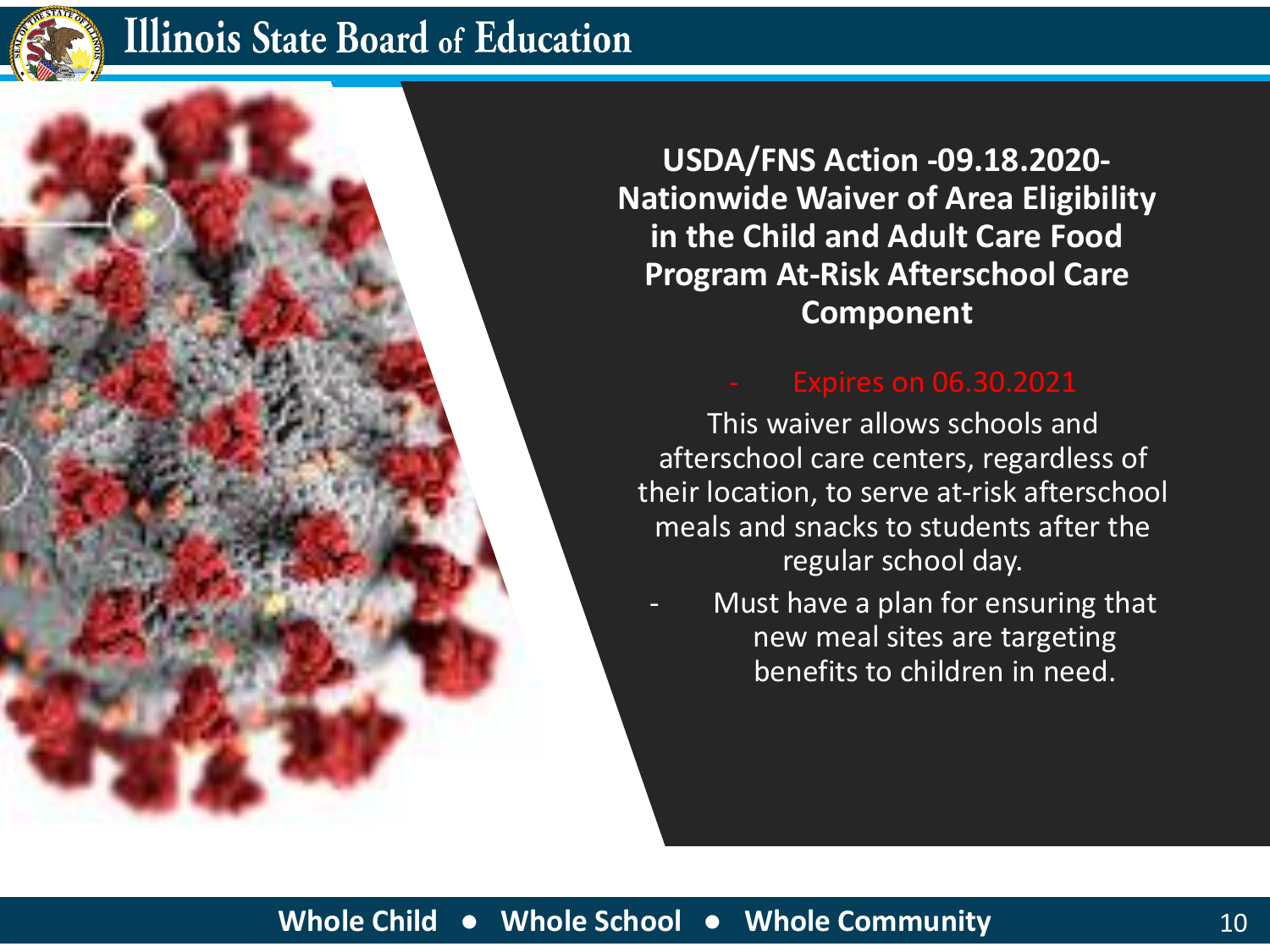# Meal Service Requirements

11

#### **AT-RISK AFTERSCHOOL MEALS**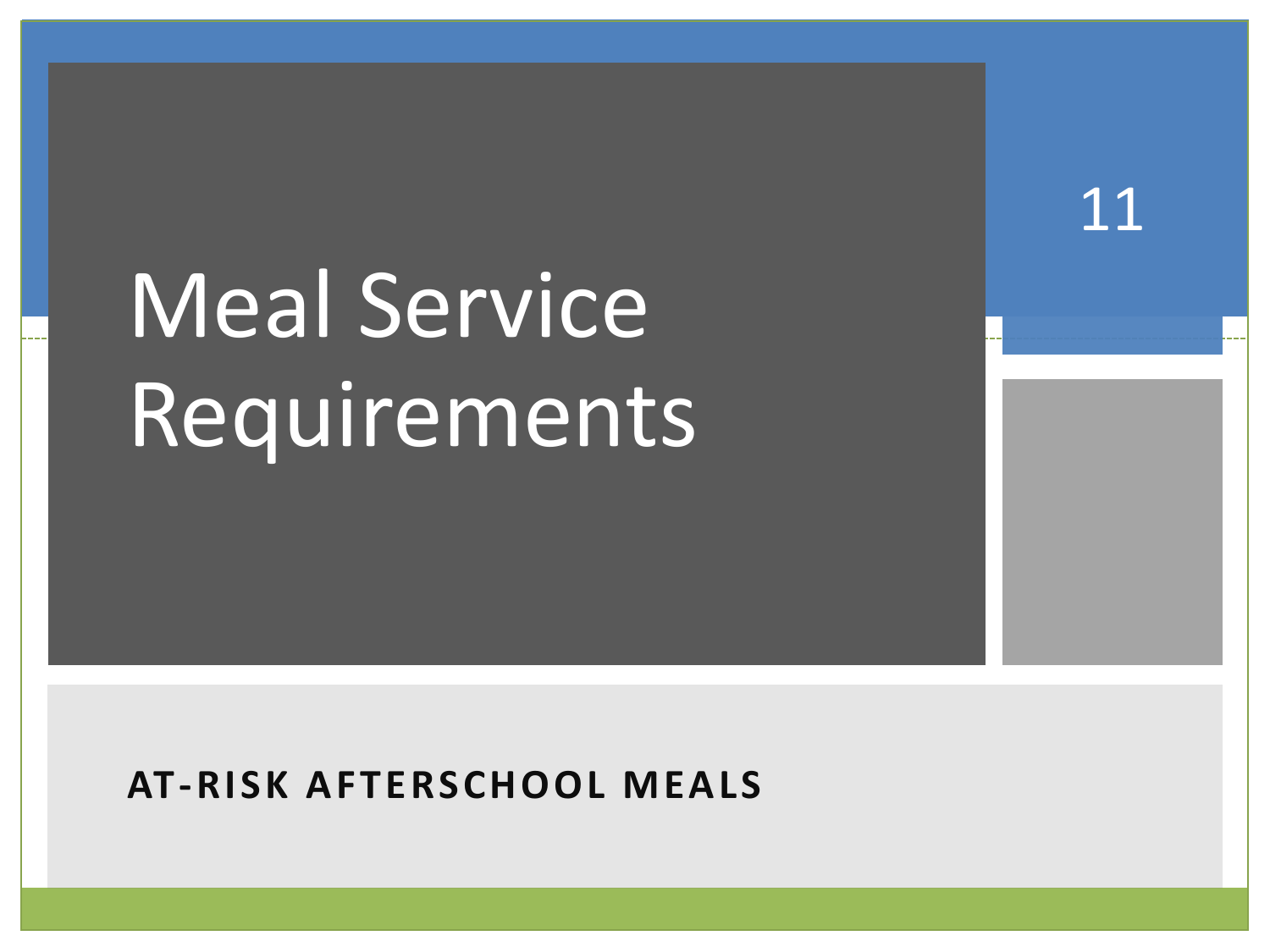

### **Require Meal Components**

### **Meal Components & Requirements**

|  | Milk Fruit Vegetable | Meat or Grains/<br>Meat | <b>Breads</b> |
|--|----------------------|-------------------------|---------------|
|  |                      | Alternate               |               |

**Lunch/Supper:** Must serve all five components for a reimbursable meal.

**Snack:** required portion of two (2) different Components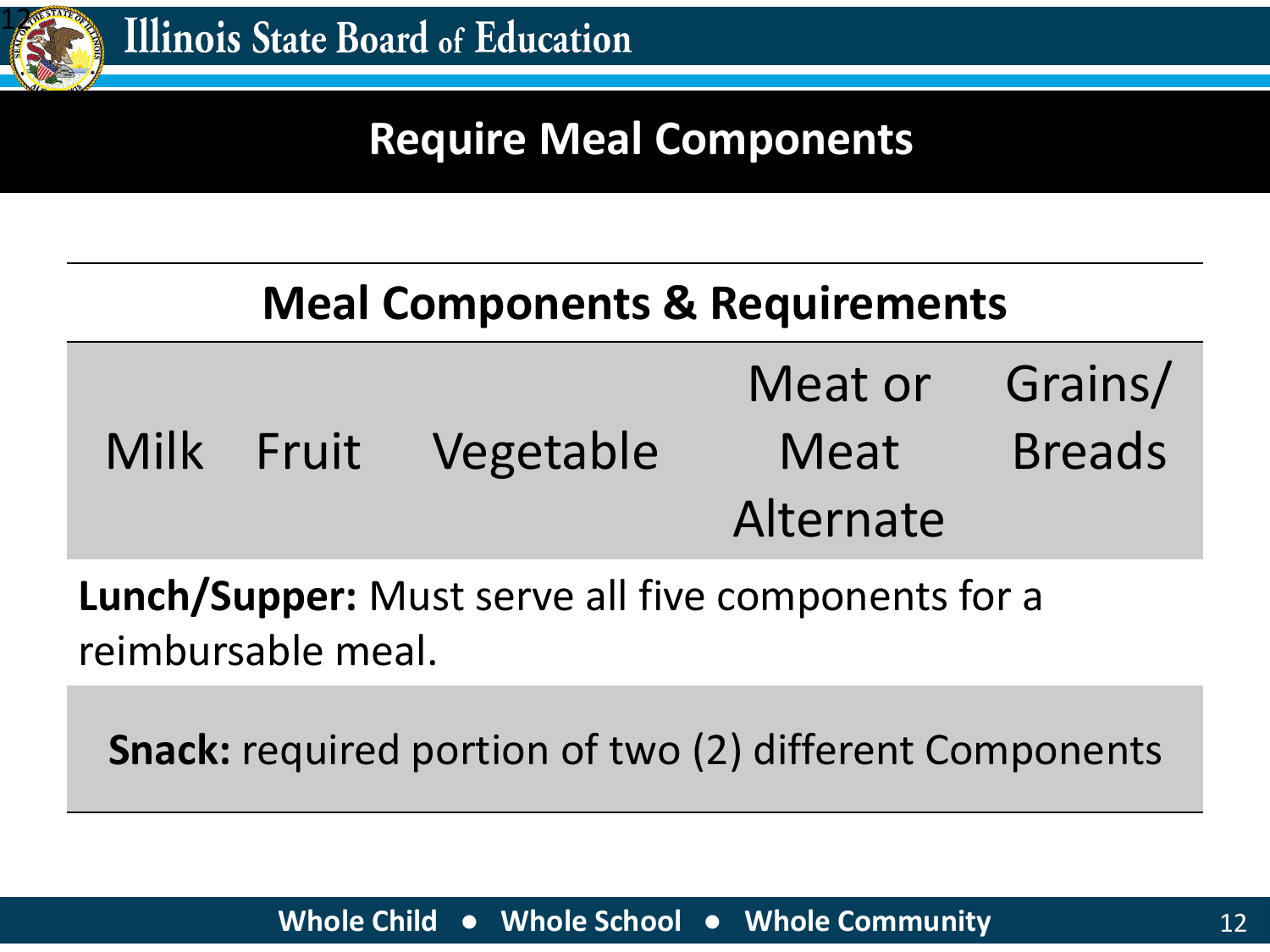

**CACFP At-Risk After-School Meals**

### At-Risk Reimbursement Rates

Child and Adult Care Food Program Reimbursement Rates (U.S. dollars) Effective from July 1, 2020 - June 30, 2021

| <b>Meals</b> | <b>Breakfast</b> | Lunch/<br>Supper | Snack              |  |
|--------------|------------------|------------------|--------------------|--|
| Rates        | $1.89^\dagger$   | 3.51             | $\vert 0.96 \vert$ |  |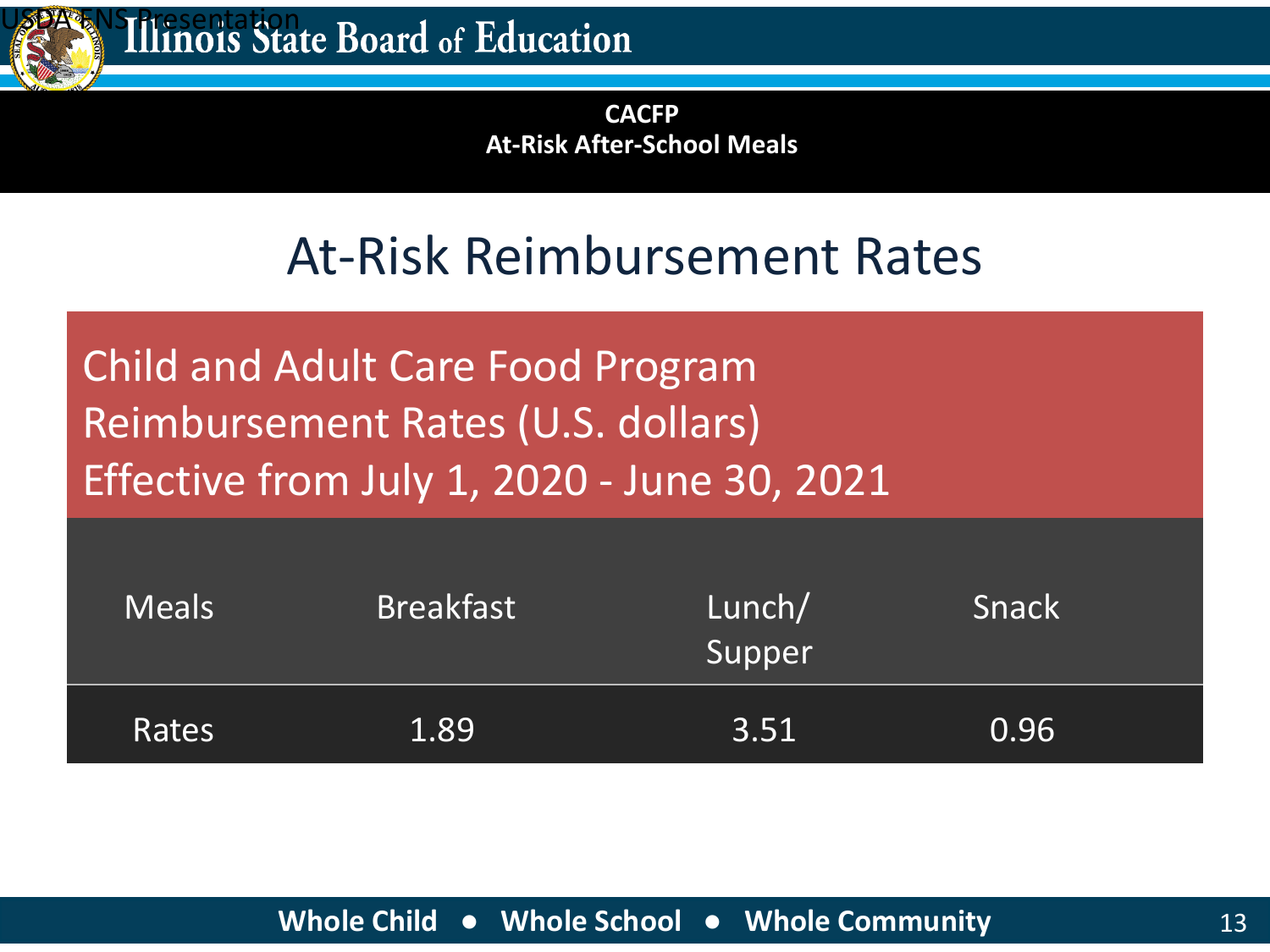



- One snack and/or one meal may be claimed
- May NOT charge the facility or student for the food
	- Facilities must keep record of adult meals
		- Cannot claim adult meals for reimbursement
- Reimbursement may only be claimed when both meal count and attendance records are kept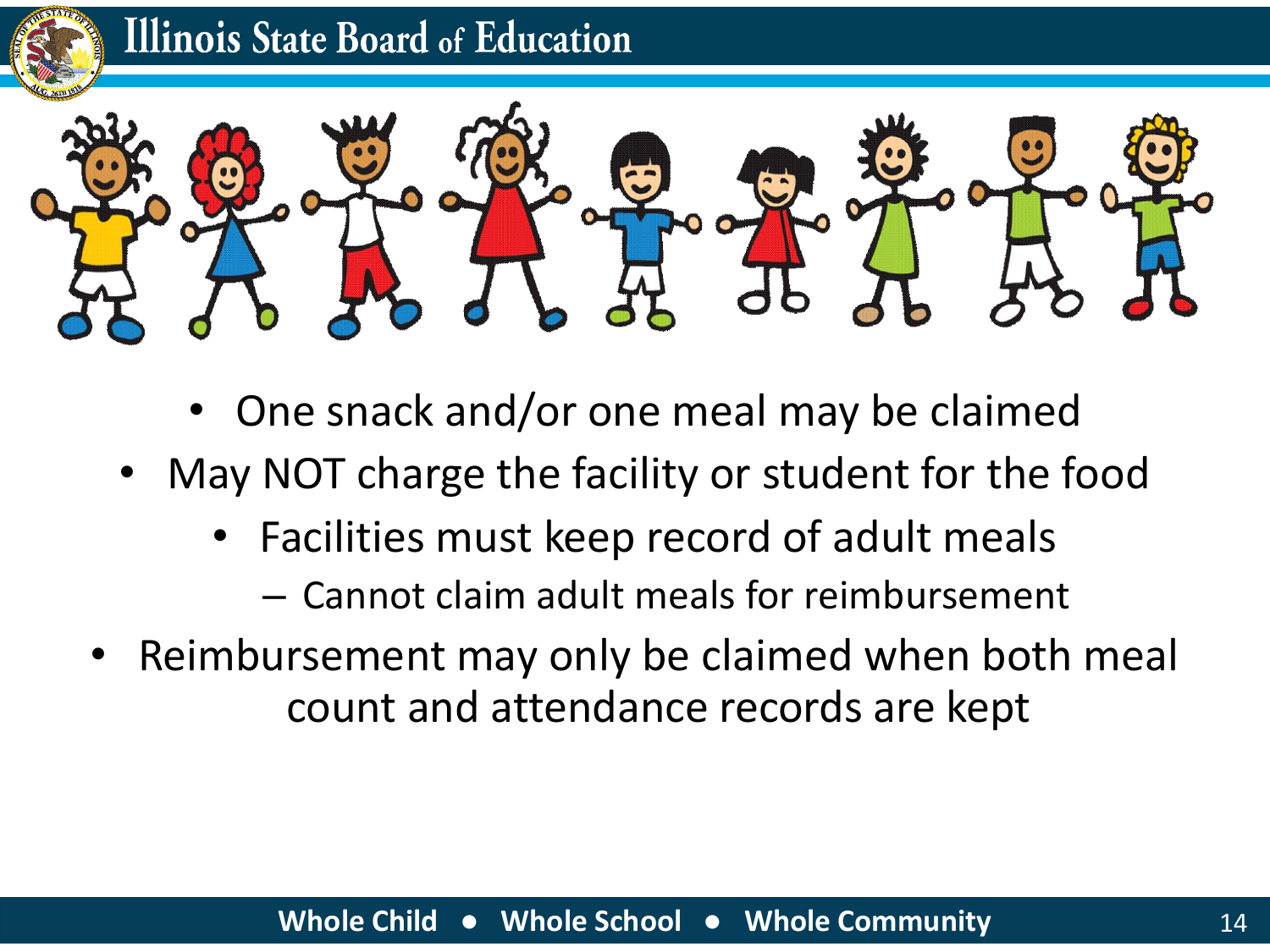# Record Keeping Requirements

15

#### **AT-RISK AFTERSCHOOL MEALS**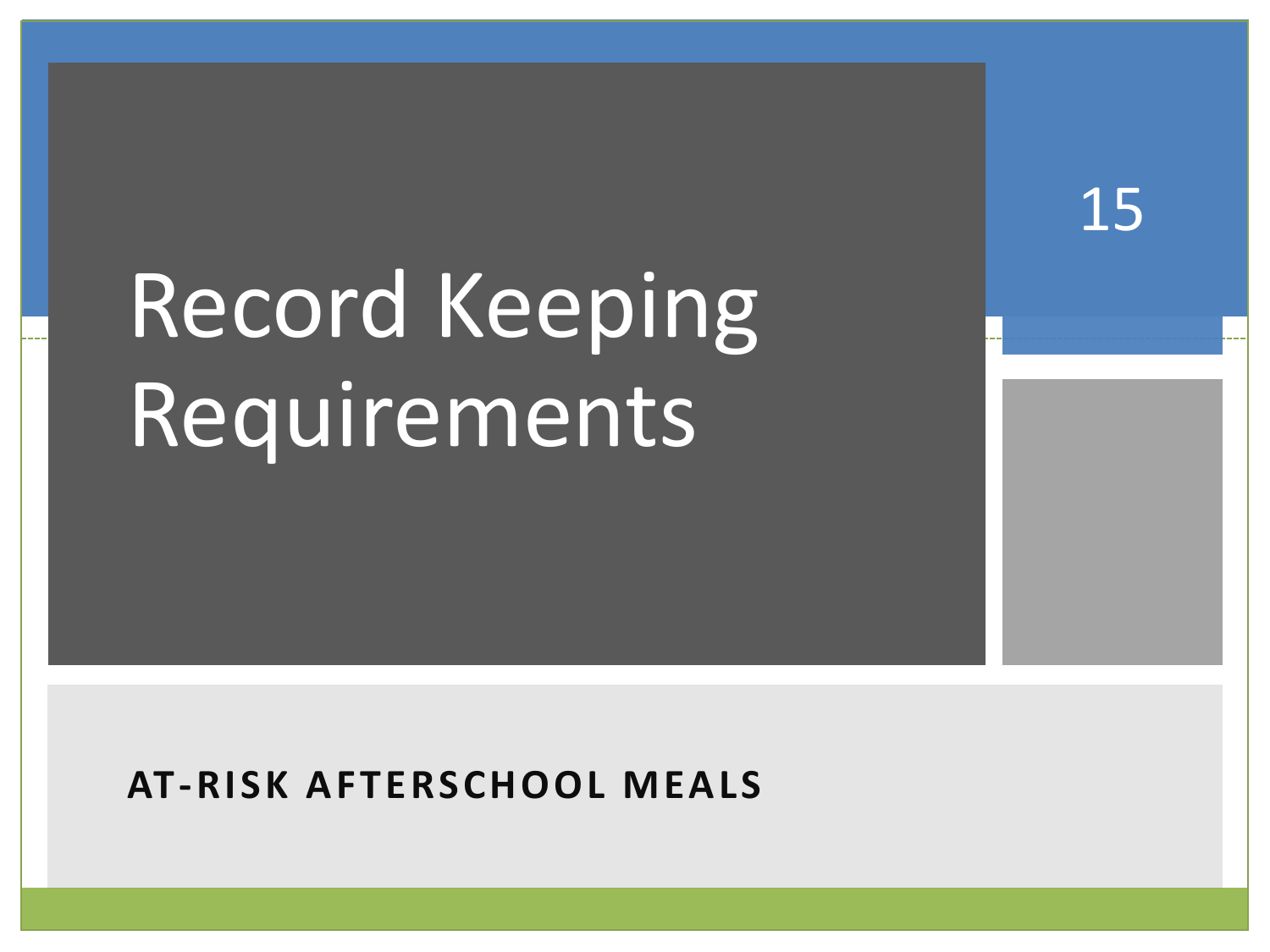

### **Recordkeeping**

At-risk afterschool programs must maintain:

- Facilities must document daily attendance in addition to meal counts
- Facilities must compare attendance to meal counts
- Reimbursement may only be claimed when both meal count and attendance records are kept
- Menus for each meal and snack service
- Any additional records required by the State agency

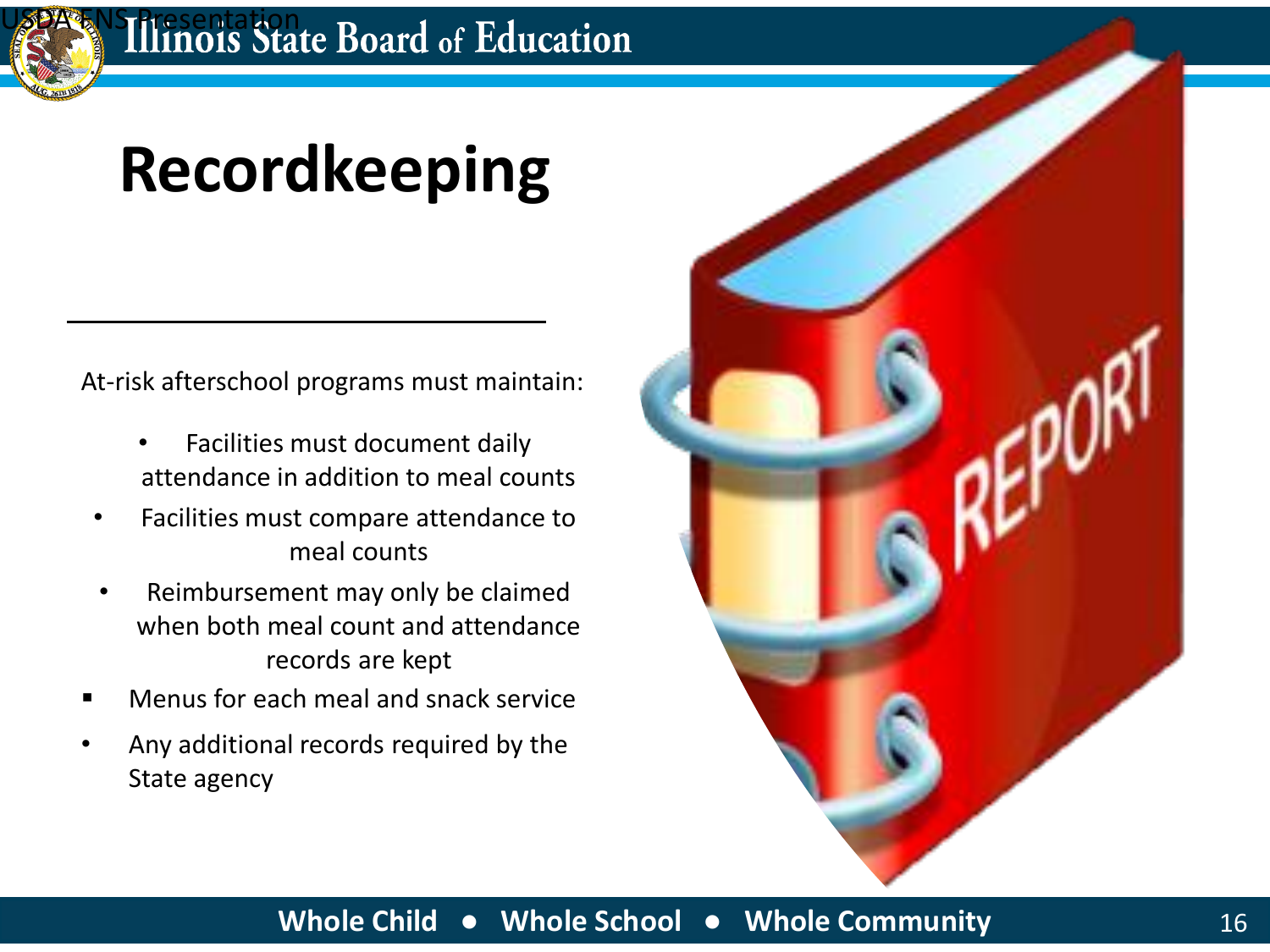

#### **Illinois State Board of Education**

#### **USDA/FNS Action -08.04.2020- Nationwide Waiver of Onsite Monitoring Requirements-Expires 09.30.2021**

- - Organizations review each CACFP facility three times each year. **For a sponsor's current fiscal year, CACFP sponsors must conduct two reviews of their CACFP facilities.**
- -At least two of the three reviews must be unannounced. **For a sponsor's current fiscal year, only one CACFP facility review is required to be unannounced.**
- -FNS waives the requirement **of at least one unannounced review must include observation of a meal service.**
- -**FNS waives the requirement that not more than six months may elapse between reviews.**

• **FNS does not waive the requirement** that at least one review must be made during each new facility's first four weeks of program operations but **allows sponsoring organizations to review new CACFP facilities as a desk audit. Pre-operational visits may also be conducted as desk audits.**



#### **Whole Child • Whole School • Whole**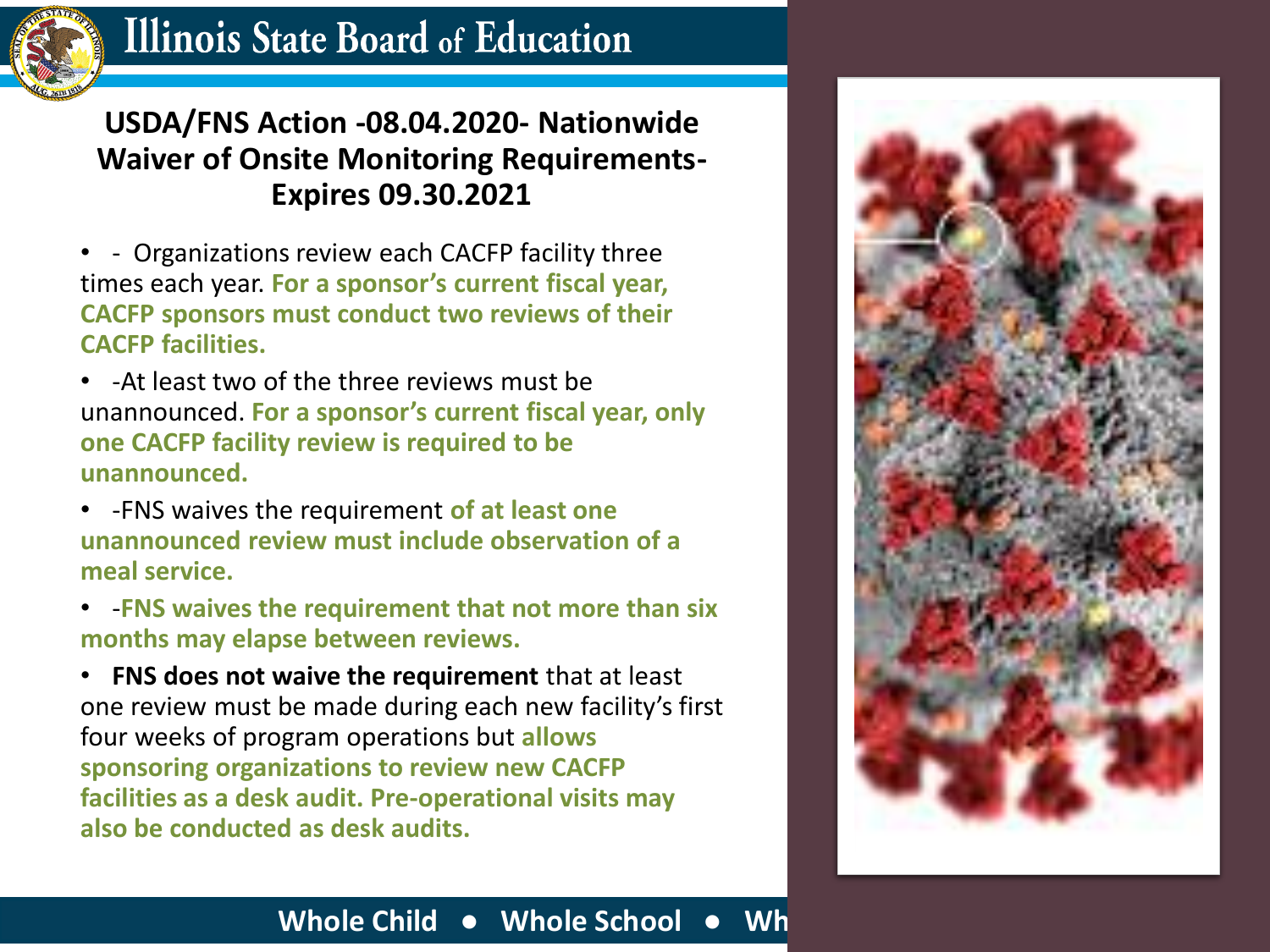

### **Illinois State Board of Education**



### **Summer Food Service Program**

Megan Kuchar, MBA Principal Consultant: SFSP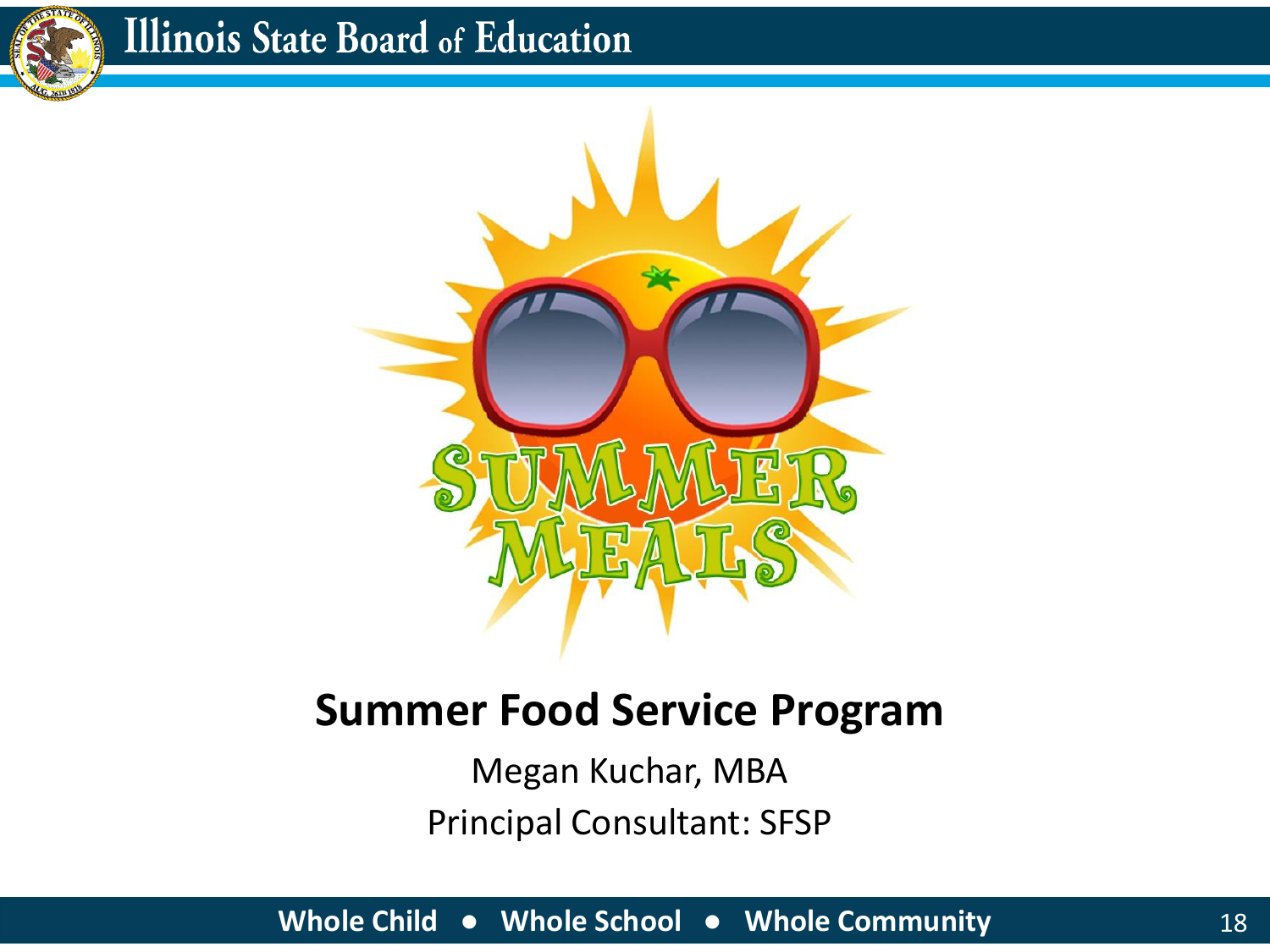

### **Did You Know?**

- Almost 2.8 million children participated in the Summer Nutrition Programs on an average day in July 2019.
- In July 2019, just 13.8 children received a summer lunch for every 100 low-income children who participated in NSLP during the school year. Just over 20 million children participated in NSLP during the 2018–2019 school year
- Summer learning loss doesn't affect every student equally, and summer slide statistics show that some demographics are more vulnerable to falling behind than others.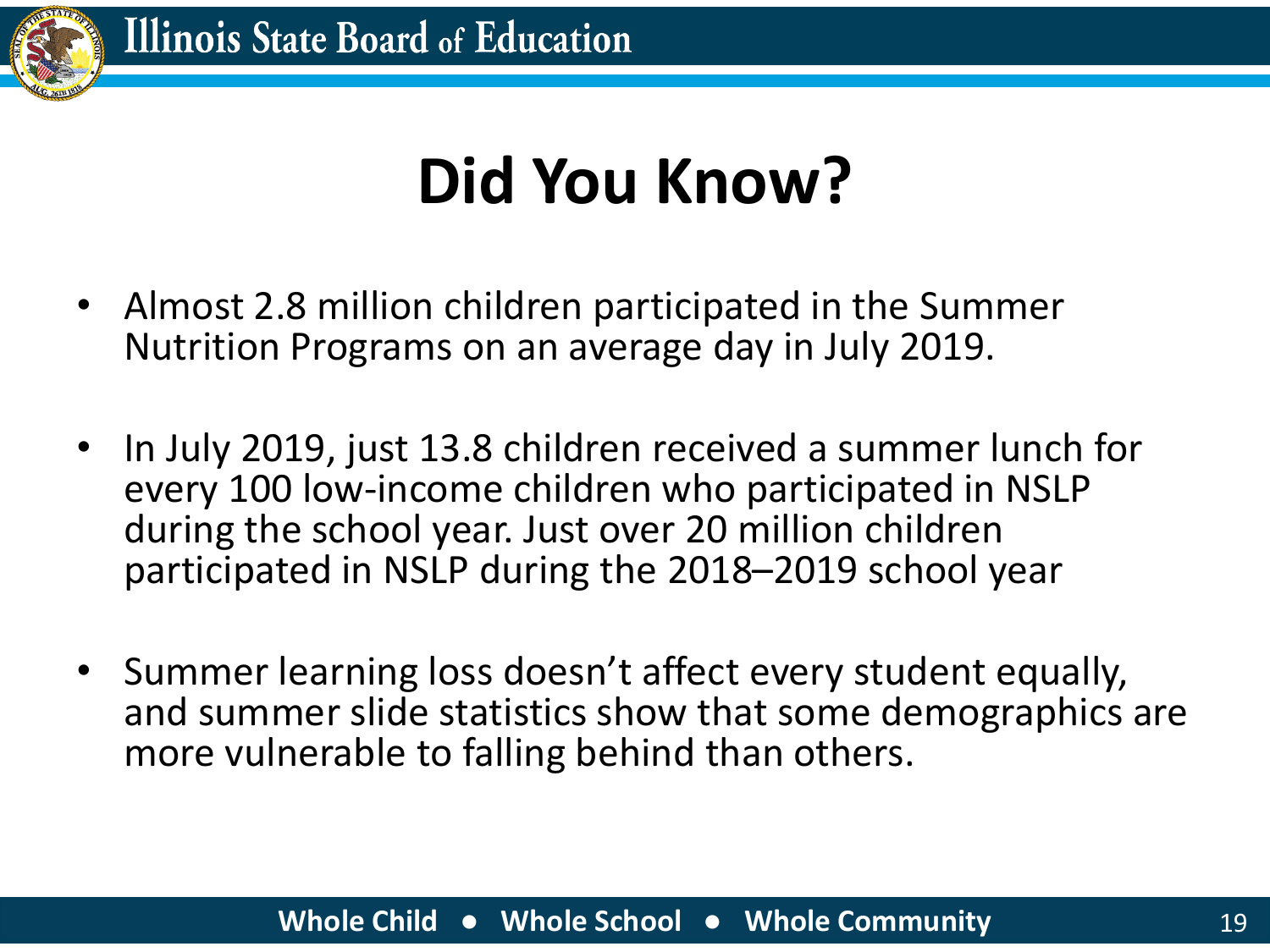

## **How Can We Combat Summer Learning Loss and Hunger?**

- The Summer Food Service Program is a federally funded program (USDA) and administered by the State Board of Education.
- Offer healthy meals at sites that typically provide educational, enrichment, physical, and recreational activities during the summer months when school is not in session.
- Schools may utilize SFSP during unanticipated school closures such as Teacher's Strikes, Covid-19, etc.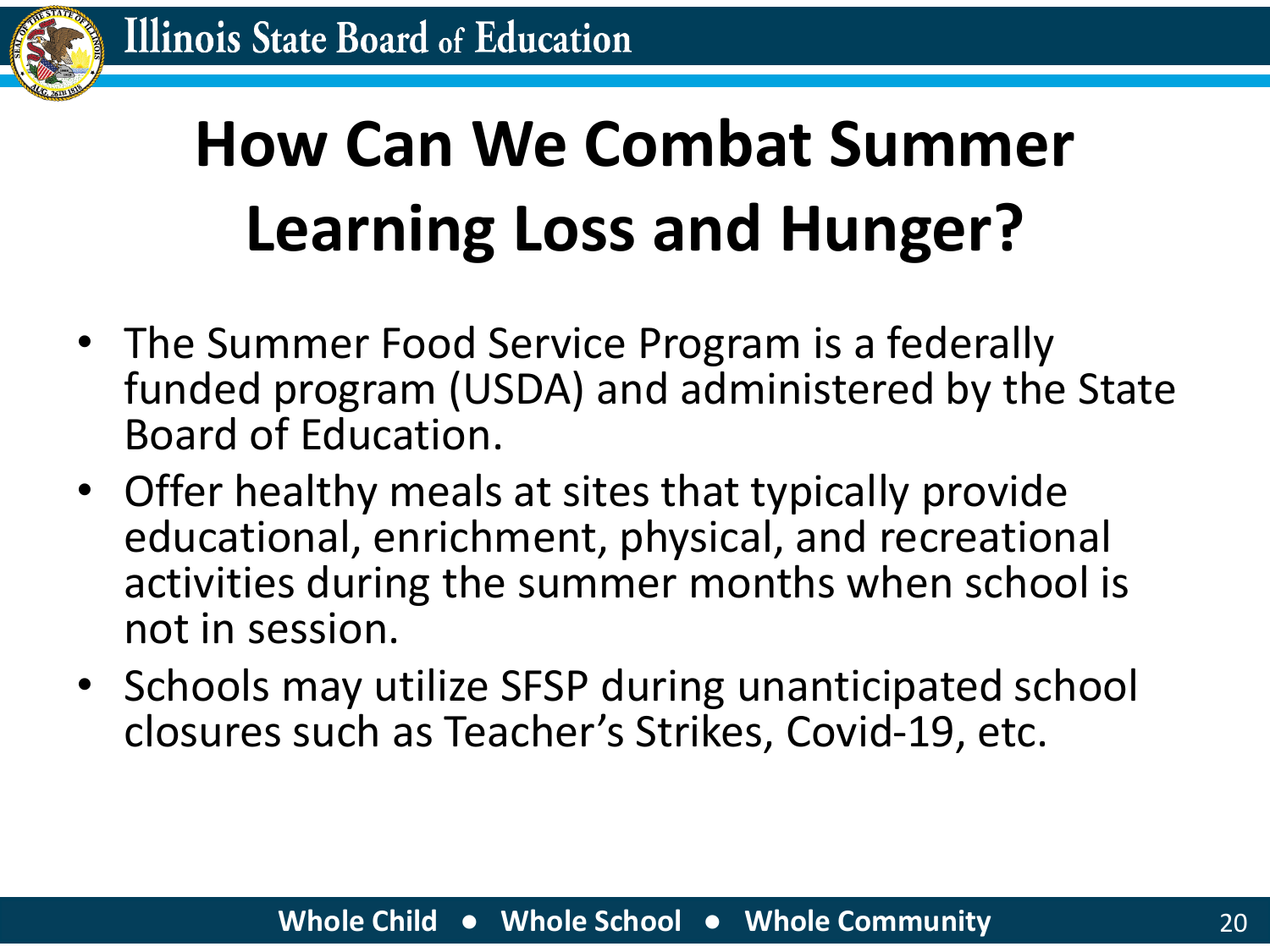

### **Sponsors and Sites**

- Sponsors receive federal reimbursement for the number of meals served to children 18 and under at their designated sites.
- Meals are served free to all children in areas that are identified with high need (low income area)
	- o -Served by a school with 50% or more of the children eligible for reduced price or free meals
	- o -Identified as eligible by census data
	- $\circ$  -At 185% of poverty or less for housing requirements housing projects or rural development areas

Contact ISBE to check eligibility of any potential site locations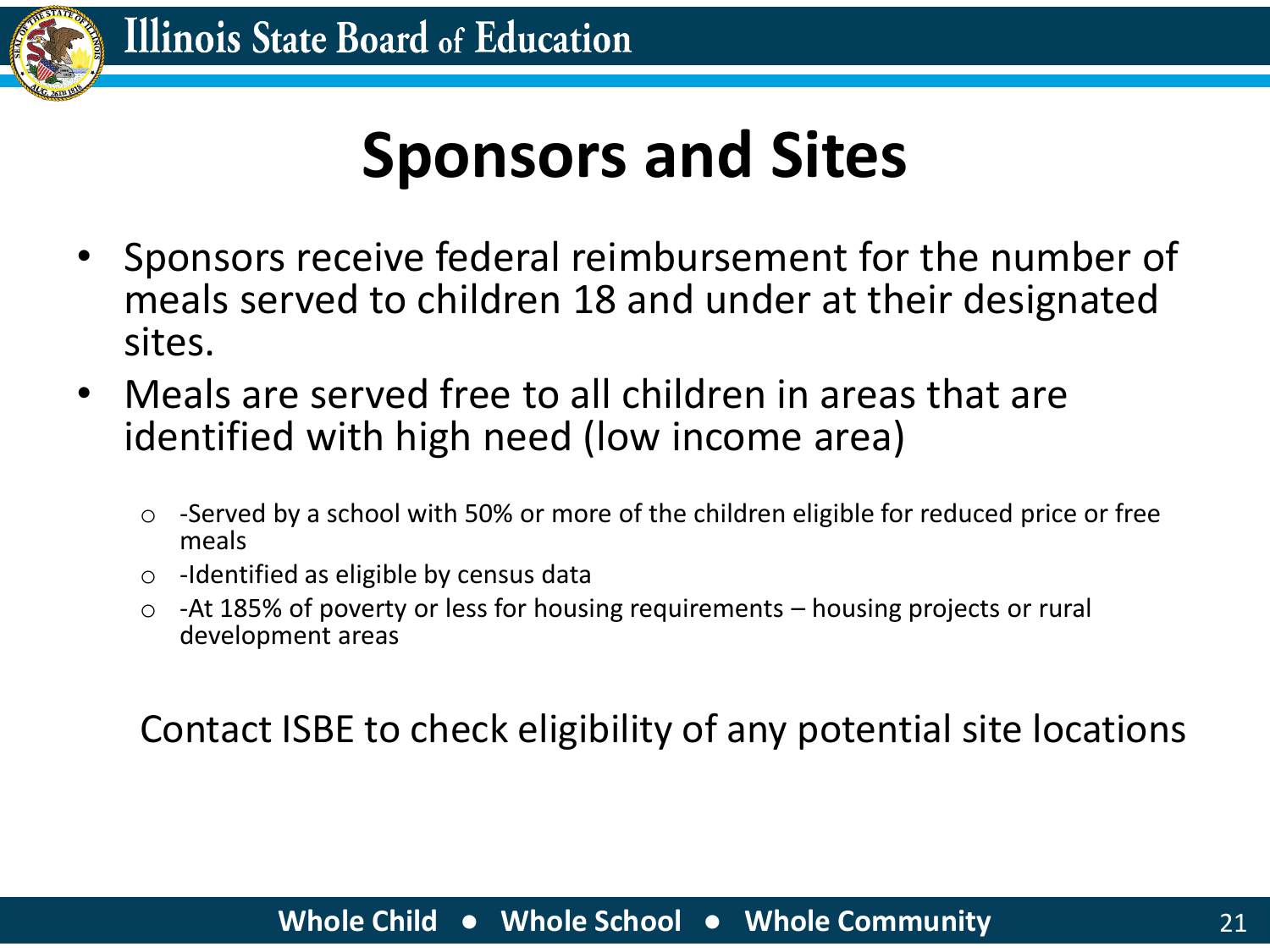

### **SFSP Reimbursement Rates**

For example: If I am a school who prepares their own meals and who serves 5,000 breakfasts and 5,000 lunches for one month—the breakdown would be as follows:

**Breakfast**: 5,000 x \$2.4625= \$12,312.50

**Lunch**: 5,000 x \$4.3175= \$21,587.50

Total Reimbursement for that month= \$12,312.50 + \$21,587.50 = **\$33,900**

#### SESP 2021 CLAIMING AND REIMBURSEMENT RATES

|                  | <b>Combined (Operating and Administrative)</b> |          |  |
|------------------|------------------------------------------------|----------|--|
|                  | Rural or Self-Prep                             | Other    |  |
| <b>Breakfast</b> | \$2.4625                                       | \$2.4150 |  |
| Lunch/Supper     | \$4.3175                                       | \$4.2500 |  |
| Supplement       | \$1.0200                                       | \$0.9975 |  |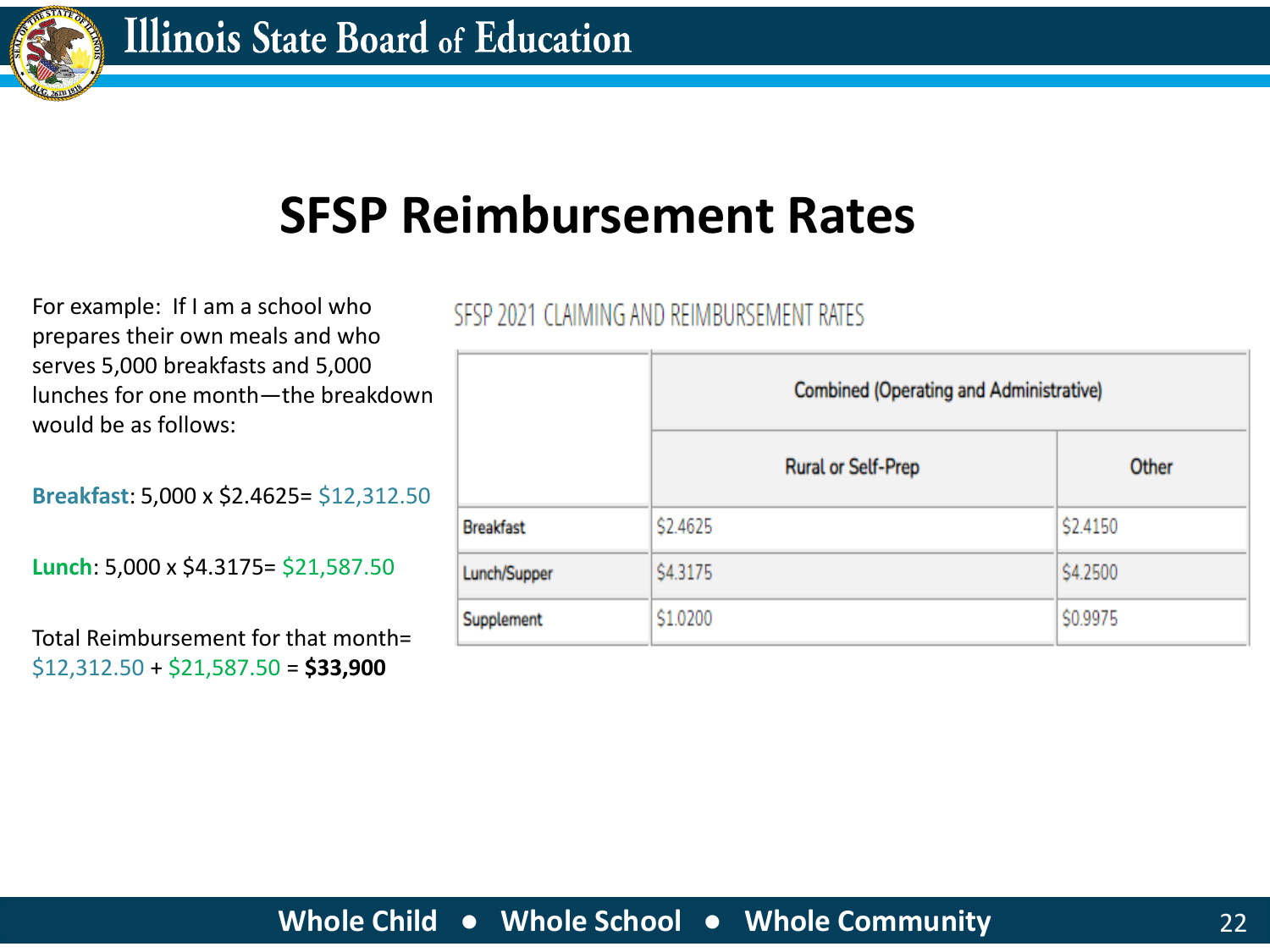

### **SFSP Meal Pattern**

| <b>MEAL</b>         | <b>FOOD COMPONENTS</b>                   | <b>AMOUNT</b>     |  |
|---------------------|------------------------------------------|-------------------|--|
|                     | Fluid Milk <sup>1</sup>                  | 1 cup             |  |
| <b>Breakfast</b>    | Juice or Fruit or Vegetable              | $\frac{1}{2}$ cup |  |
|                     | Grain/Bread <sup>2</sup>                 | 1 serving         |  |
|                     | Fluid Milk <sup>1</sup>                  | 1 cup             |  |
|                     | Meat/Meat Alternate <sup>3</sup>         | 2 ounces          |  |
| <b>Lunch/Supper</b> | Juice or Fruit or Vegetable <sup>4</sup> | 3/4 cup total     |  |
|                     | (2 servings)                             |                   |  |
|                     | Grain/Bread <sup>2</sup>                 | 1 serving         |  |
|                     | Fluid Milk <sup>1</sup>                  | 1 cup             |  |
| <b>Snack</b>        | Juice or Fruit or Vegetable <sup>5</sup> | $\frac{3}{4}$ cup |  |
| (any two items)     | Meat/Meat Alternate <sup>3</sup>         | 1 ounce           |  |
|                     | Grain/Bread <sup>2</sup>                 | 1 serving         |  |

| <b>GROUP A</b>                                                                                                                                                                                                                                                                                                                                                                                                                                                                                        | <b>MINIMUM SERVING SIZE FOR GROUP A</b> |
|-------------------------------------------------------------------------------------------------------------------------------------------------------------------------------------------------------------------------------------------------------------------------------------------------------------------------------------------------------------------------------------------------------------------------------------------------------------------------------------------------------|-----------------------------------------|
| <b>Breading Type Coating</b><br>٠<br><b>Bread Sticks, hard</b><br>٠<br><b>Chow Mein Noodles</b><br>٠<br>Crackers, saltines, snack<br>٠<br>Croutons<br>٠<br>Pretzels, hard<br>٠<br>Stuffing, dry<br>٠                                                                                                                                                                                                                                                                                                  | 1 serving = $20$ g or 0.7 oz            |
| <b>GROUP B</b>                                                                                                                                                                                                                                                                                                                                                                                                                                                                                        | <b>MINIMUM SERVING SIZE FOR GROUP B</b> |
| ¥.<br><b>Bagels, Biscuits</b><br><b>Batter Type Coating</b><br>Breads, white, wheat, whole wheat, French, Italian<br>٠<br>Buns, hamburger, hot dog<br>٠<br>Crackers, graham (all shapes), animal<br>٠<br>Egg Roll Skins<br>٠<br><b>English Muffins</b><br>٠<br>Pita Bread, white, wheat, whole wheat<br>٠<br><b>Pizza Crust</b><br>٠<br>Pretzels, soft<br>٠<br>Rolls, white, wheat, whole wheat, potato<br>٠<br>Tortillas, wheat, corn<br>٠<br>Tortilla Chips, wheat, corn<br>۰<br><b>Taco Shells</b> | 1 serving = $25$ g or 0.9 oz            |

<sup>1</sup>Milk must be served as a beverage, on cereal, or in part for each purpose.

<sup>2</sup>Refer to Grains/Breads Requirements on following pages.

<sup>3</sup>Refer to Meat/Meat Alternate Requirements on following pages.

<sup>4</sup>Serve two or more kinds of vegetables and/or fruits or a combination of both. Full-strength fruit or vegetable juice

may be counted to meet no more than half of this requirement.

<sup>5</sup>Juice may not be served when milk is served as the only other component.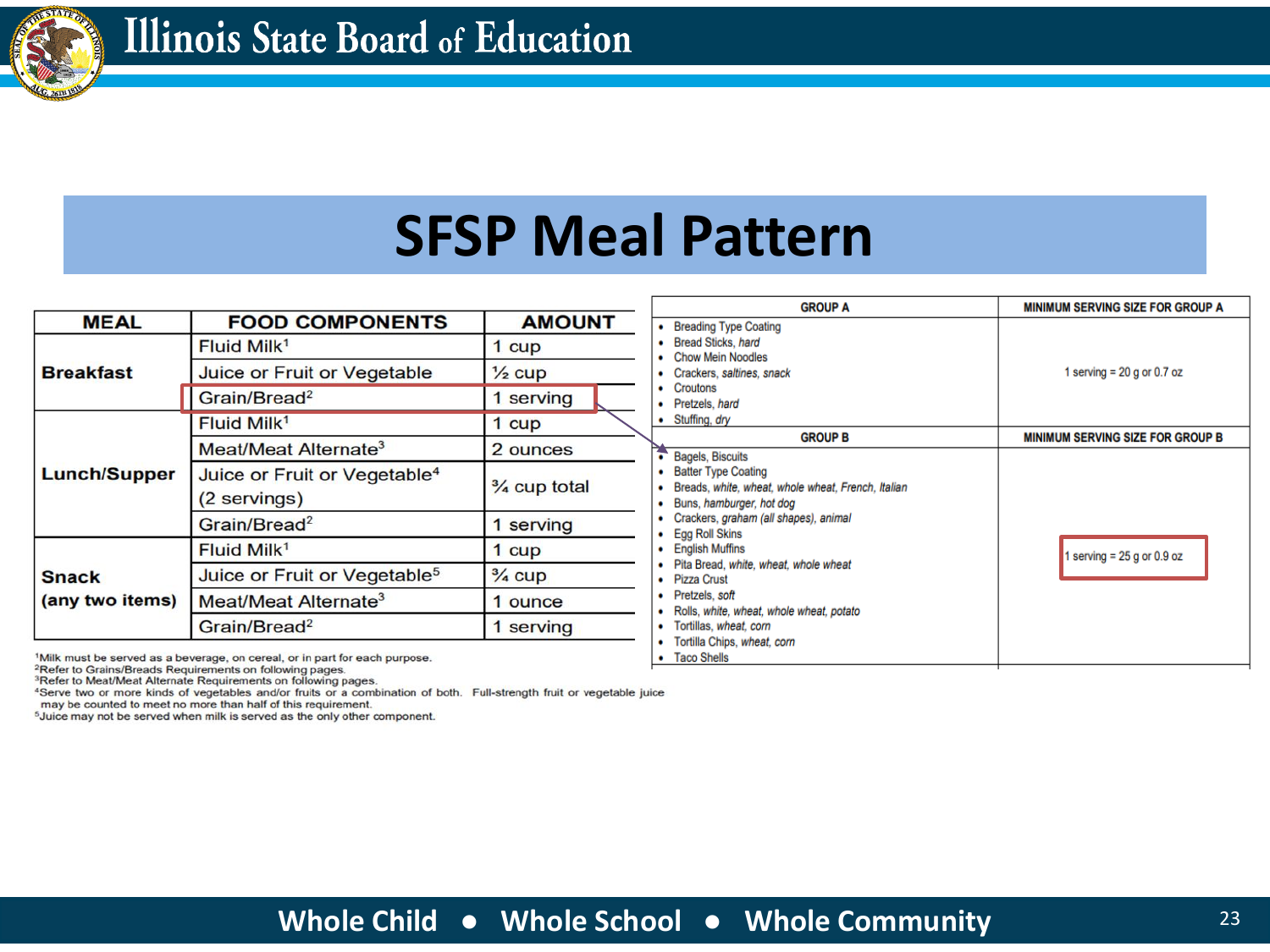

# **Recordkeeping**

- Daily Meal Count Sheets
- Production Records
- Menus for Each Meal Service
- Receipts and Invoices of Food Purchased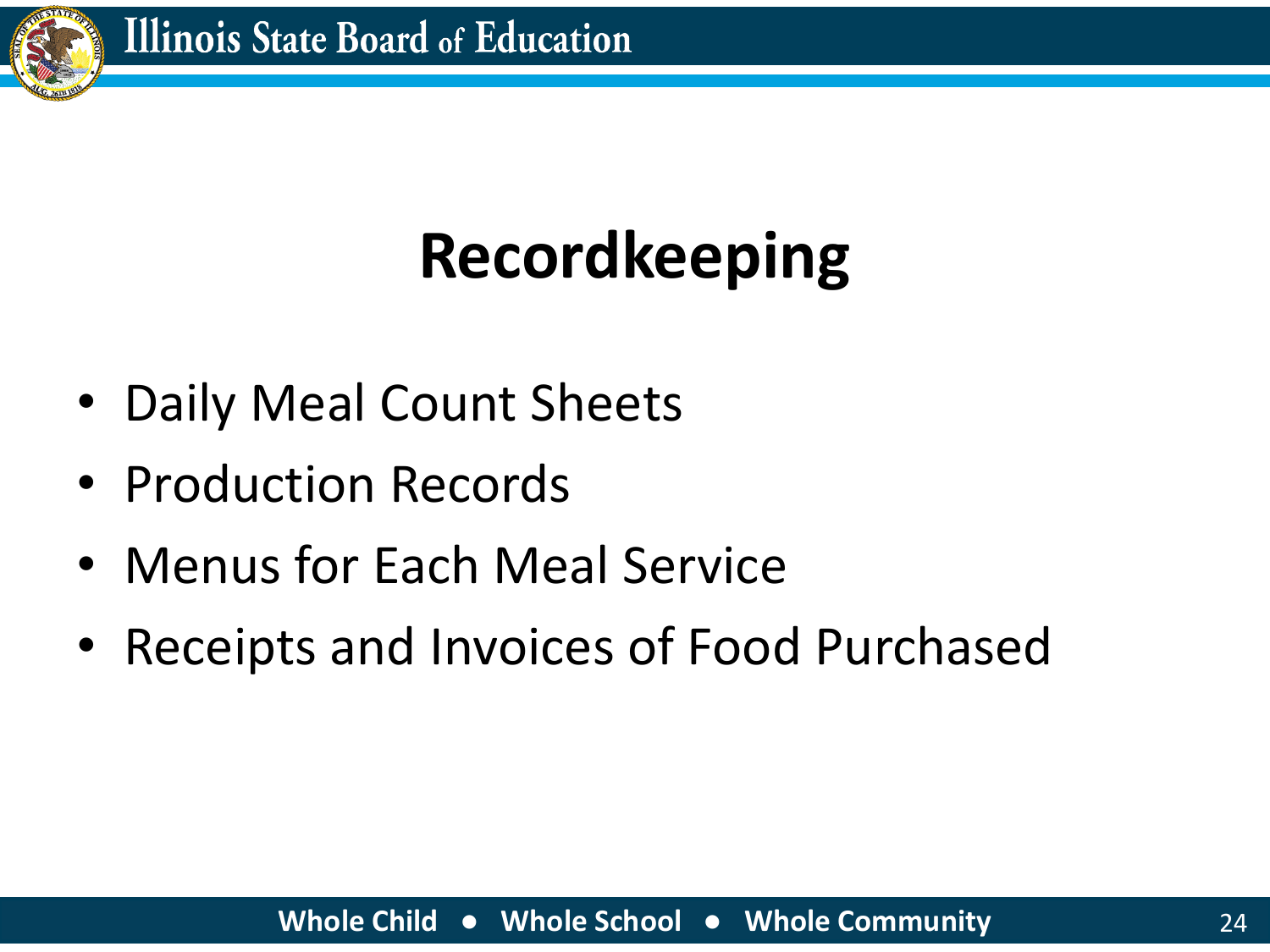

### **Comparison of Programs**

#### FRAC ood Research<br>Action Center

#### **Program Comparison Chart Summer Nutrition Programs & the Afterschool Meal Program**

|                                | <b>Summer Food Service Program (SFSP)</b>                                                                                                                                                                                                                                                                                                                                                                                                                                             | <b>Seamless Summer Option of the</b><br><b>National School Lunch Program (NSLP)</b> | <b>Afterschool Meal Program through</b><br>the Child and Adult Care Food<br><b>Program (CACFP)</b>                                                                                                               |
|--------------------------------|---------------------------------------------------------------------------------------------------------------------------------------------------------------------------------------------------------------------------------------------------------------------------------------------------------------------------------------------------------------------------------------------------------------------------------------------------------------------------------------|-------------------------------------------------------------------------------------|------------------------------------------------------------------------------------------------------------------------------------------------------------------------------------------------------------------|
| <b>Sponsor Eligibility</b>     | Any public school, nonprofit private school,<br>local government agency, or private<br>nonprofit organization.                                                                                                                                                                                                                                                                                                                                                                        | <b>School Food Authorities (SFAs)</b>                                               | Same as SFSP, in addition to some for-<br>profit entities.                                                                                                                                                       |
| <b>Site Eligibility</b>        | A site qualifies either as an open or an<br>enrolled site. An open site is located in a<br>low-income area where 50 percent or more<br>of the children are eligible for free or<br>reduced-price school meals according to<br>elementary, middle, or high school data or<br>census data. An enrolled site qualifies if it is<br>located in a low-income area or if at least<br>half of the children enrolled in the program<br>are eligible for free or reduced-price school<br>meals | Same as SFSP.                                                                       | A site qualifies if it is in a low-income<br>area where 50 percent of the children<br>in the local elementary, middle or high<br>school are qualified for free or reduced<br>price meals.                        |
| <b>Participant Eligibility</b> | Children 18 years or younger and persons 19<br>or older with a physical disability, as defined<br>by the State. Open sites are open to all<br>children in the community (open restricted<br>sites limit or restrict participation for reasons<br>of safety, security or control). An enrolled site<br>only provides meals to children enrolled in<br>the program.                                                                                                                     | Same as SESP                                                                        | Children 18 years or younger. Youth<br>who turn 19 during the school year<br>remain eligible until the end of the<br>school year. Children may be either<br>drop-in or enrolled. Attendance<br>records required. |
| <b>Meal Service</b>            | During the summer months or during<br>student vacations for year round schools.<br>Maximum two meals per day, except 3<br>meals per day for migrant sites and camps<br>(only reimbursed for children who are<br>eligible for free or reduced-price school<br>meals)                                                                                                                                                                                                                   | Same as SESP                                                                        | During the school year after school, on<br>weekends, and during school holidays.<br>Meals can be served at any point<br>during program. Maximum one meal<br>and one snack per day.                               |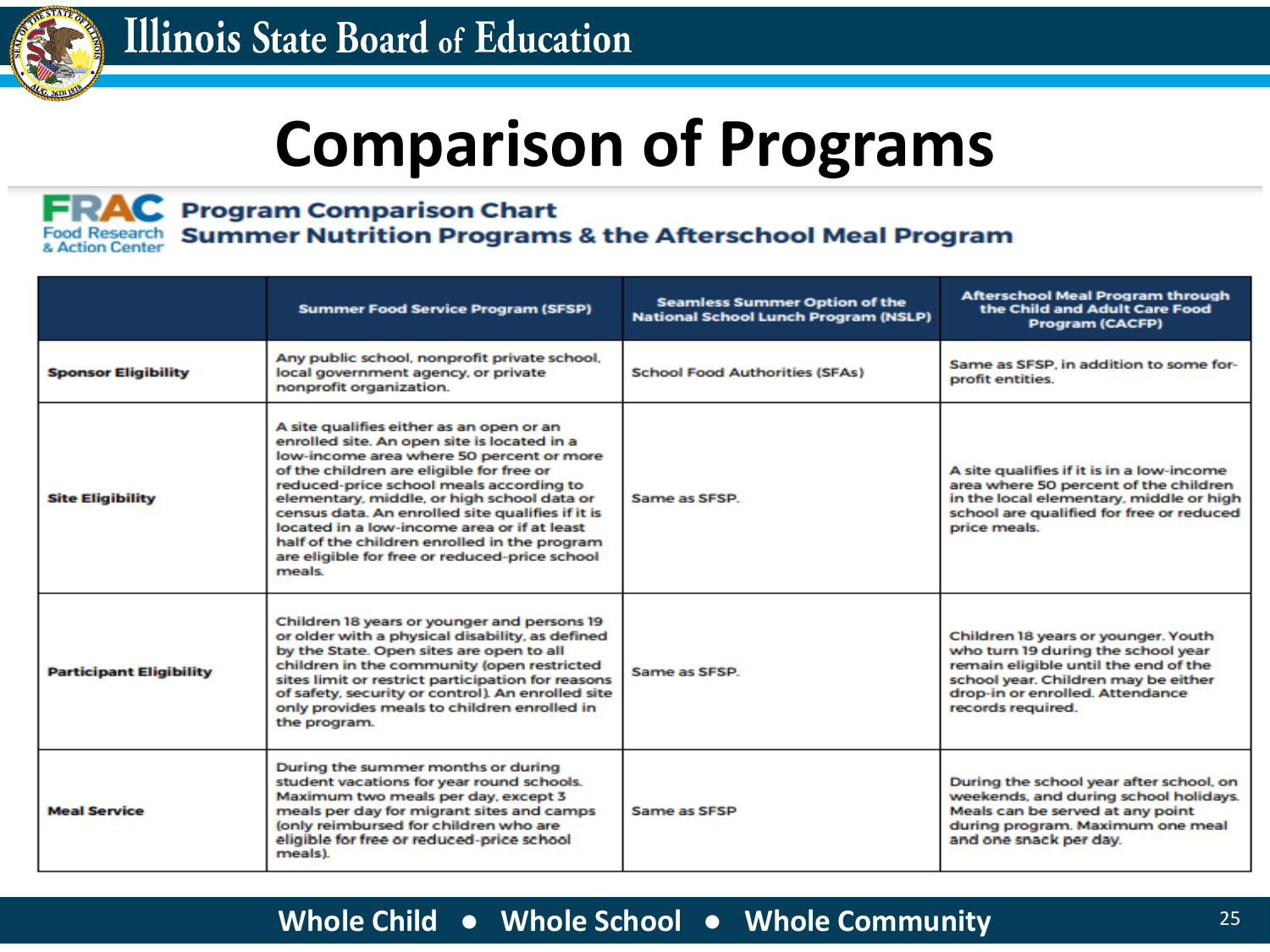

### **Benefits of Year Round Meal Service**

- Organizations Benefit:
	- Can hire year-round staff
	- Receives additional financial stability
	- Becomes a stable source of services
- Community Benefits:
	- Providing year-round meals to low-income children
	- Brings more Federal funds into the local economy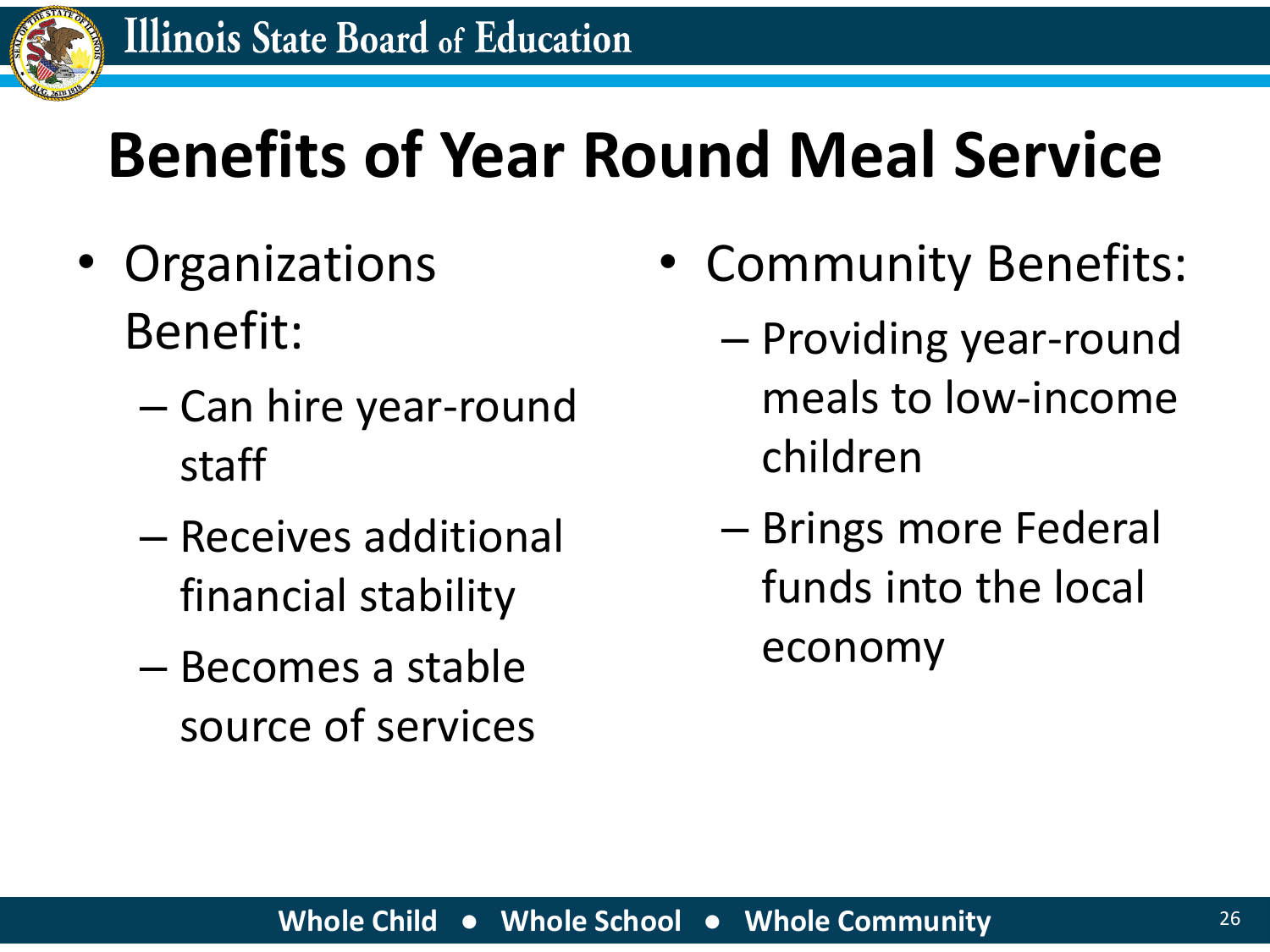

#### **Illinois State Board of Education**



Promote Programs in your Communities

<https://www.fns.usda.gov/meals4kids>

### Next Steps…



Sign up to be a feeding site

### [CNP@isbe.net](mailto:CNP@isbe.net)



Apply to be a Sponsor of either or both programs